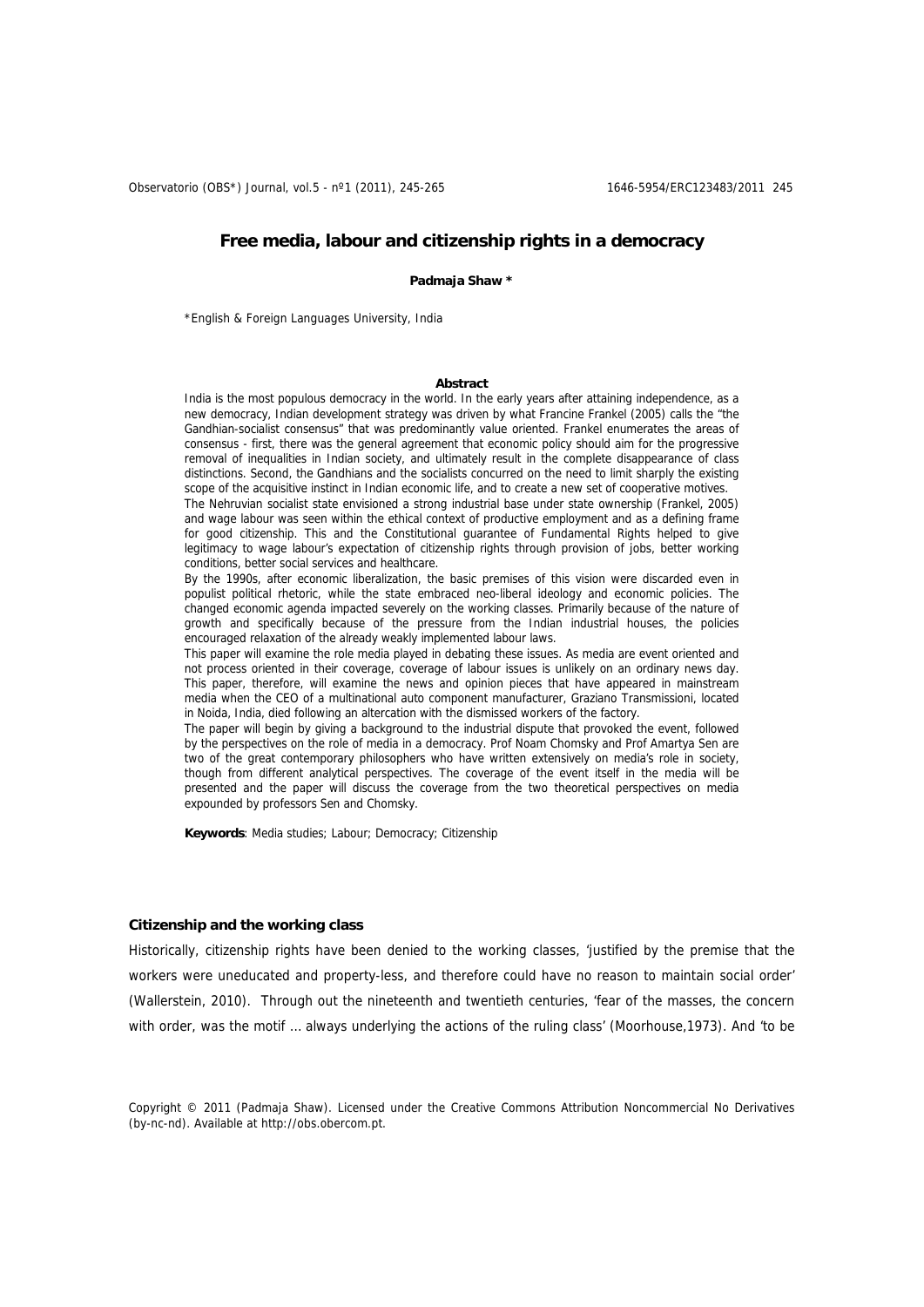poor means not only economic, material deprivation, but also to be submitted to cultural rules that convey a complete lack of recognition of poor people as subjects and bearers of rights.' (Dagnino, 2005).

Referring to the late nineteenth century history of the working class struggles, Wallerstein (2010) says, the workers regarded themselves as the working classes. The upper strata tended to think of them as the dangerous classes. A large part of the tactical struggle on the part of the workers revolved around how they could lose the label of "dangerous" and acquire that of citizens.

T. H. Marshall (1950) called citizenship the "basic human equality associated with … full membership of a community". Marshall's definition of citizenship identifies, political, economic and social rights of citizenship. Political and civil rights constitute defences against the abuse of power by the state, whereas the social rights are those that require the active intervention of the state to equalise citizens' opportunities to enjoy the political and civil rights to which all are equally entitled (Gledhill, 2005).

Marshall (1950) states that the single uniform status of citizenship that replaced differential status associated with class, function and family, provided the foundation of equality on which inequality could be built. The growth of the institution of citizenship 'coincides with the rise of capitalism, which is a system, not of equality, but of inequality.'

According to Marshall (1950), by late nineteenth century, trade unionism has … created a secondary system of industrial citizenship parallel with and supplementary to the system of political citizenship. The opposing principles of capitalism and citizenship have been at war in twentieth century (Marshall, 1950). However, Marshall concludes by stating that, 'social rights in their modern form imply an invasion of contract by status, the subordination of market price to social justice, the replacement of the free bargain by the declaration of rights.

India is one of the best-known examples of a society marked by privileges and disabilities between groups rather than equal rights of citizenship among individuals (Beteille, 1996). The division of society into castes gave a framework for the distinctions of status perpetuated by styles of life, religion and traditional law. With the advent of modern forms of production under the colonial rule in the deeply hierarchy-bound Indian society, the nationalist movement, sections of it influenced by socialist thought, pursued the antiimperialist struggle and articulated a 'powerful language of rights'. This influenced the early postindependence perspectives on working class and citizenship rights. The early seeds for welfare thinking too were sown during the anti-colonial struggle. Free and vibrant media were seen as essential for democratic politics and freedom of speech constitutionally guaranteed.

In post-independence India, the Indian Constitution formally set aside the hierarchical social distinctions and attempted to universalise the rights of citizenship. The Indian Constitution includes Fundamental Rights and the Directive Principles of State Policy to ensure protection of citizenship rights and to provide a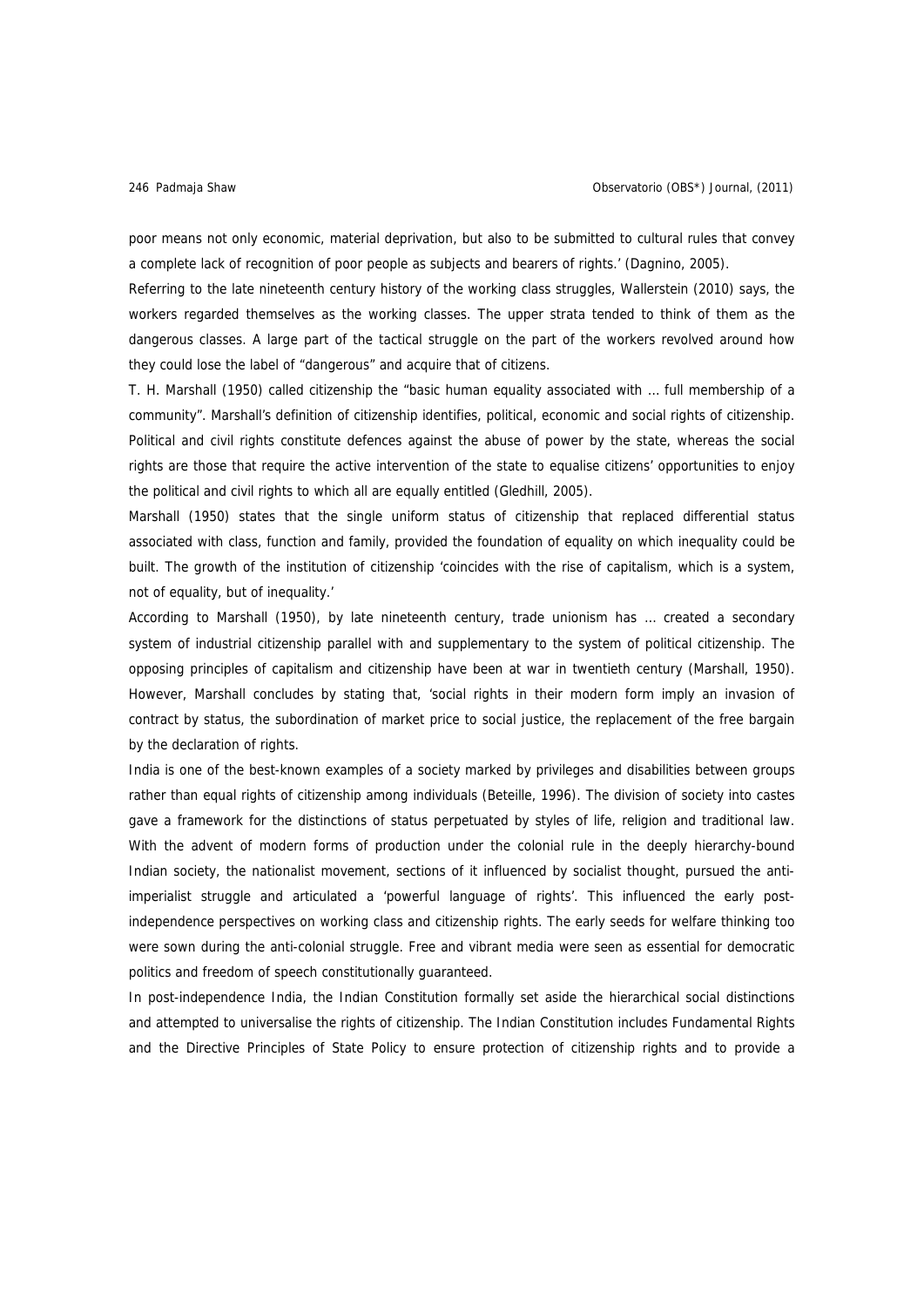framework of social justice for the policy makers. However, the Directive Principles of State Policy, which incorporate substantial social rights, are non-justiciable, and remembered mostly in the popular rhetoric at pre-election rallies.

As Marshall (1950) describes, civil rights gave legal powers whose use was drastically curtailed by class prejudice and lack of economic opportunity. The common purpose of statutory and voluntary effort was to abate the nuisance of poverty without disturbing the pattern of inequality of which poverty is the most obviously unpleasant consequence. In India, after 60 some years of independence, while legal rights are poorly enforced, social rights such as education, health and work are at a minimum and are not adequately addressed, intensifying the distress of an already deeply hierarchical and unequal society.

From the mid 1980s and 90s, the Indian state embraced the neo-liberal economic agenda through the imposition of strict financial and budgetary discipline by abandoning radical policies of nationalization and redistribution of resources. The state also embraced the cost recovery/users' payment measures in place of cross-subsidization of services for the poor, the privatization of public enterprises and support for labor market flexibility in an export-oriented economy.

The earlier attempt to co-exist in a mixed economy began to give way to the overwhelming predominance of the private sector in India. According to a recent report, ("Enterprise India", 2010) in the decade of 2000-2010, the private corporate sector overtook the public sector both in terms of net sales and net profits. The private sector' share in the net sales of manufacturing and services sector output increased from 48.83 percent in 2000-01 to 68.55 percent in 2009-10, with the public sector's share consequently falling from 51.17 percent to 31.45 percent. Similarly, the private sector's share of net profit in the nonagricultural economy increased from 39.17 per cent to 63.86 per cent for the same period, with a decline in public sector share from 60.83 per cent to 36.14 per cent. In short, the report concludes, the past decade has seen India's "mixed economy" become an essentially private enterprise economy.

This process of private sector predominance was facilitated by a slew of policy changes that had a direct impact on the rights of the working class. A major initiative of the government to encourage exports was the creation of export promotion zones. Based on the recommendation of the Tandon Committee Report of 1981 that free trade zones would generate exports if they are exempted from various controls and regulations, four export promotion zones were created in 1984 at Noida (Uttar Pradesh), Falta (West Bengal), Cochin (Kerala) and Chennai (Tami Nadu). In 2006 the Special Economic Zones policy came into effect with the primary objective of attracting investments (Dey, 2010).

According to Tripathy (2008), "the state governments of Andhra Pradesh, Gujarat, Karnataka, Madhya Pradesh and Maharashtra have proposed to seek relaxation in some provisions of the central laws, so as to facilitate the setting up of SEZs and Special Enclaves in their respective states. These proposals broadly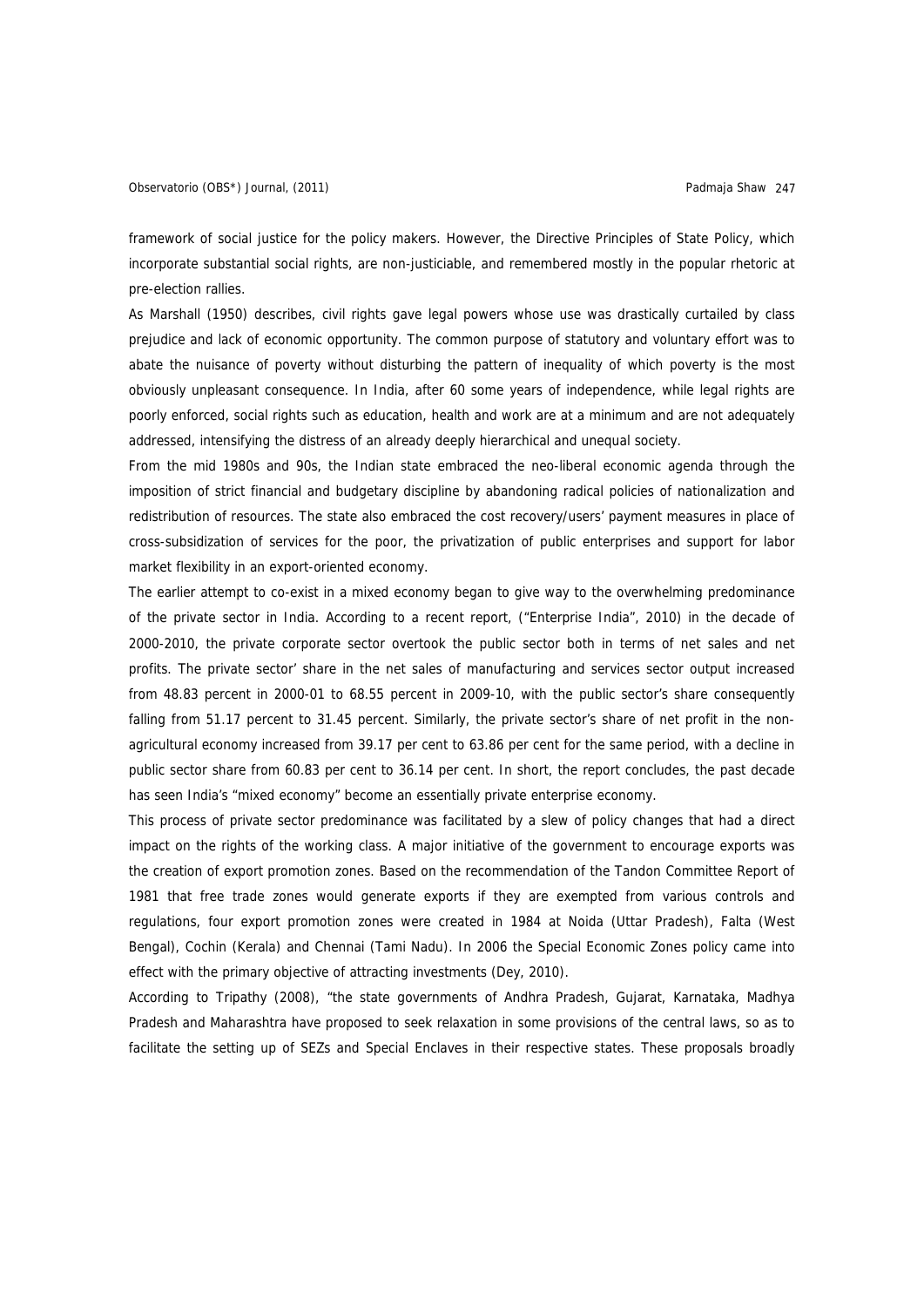relate to regulating the working hours, empowering the Development Commissioner to fix minimum wages, making provisions for allowing women workers to work night shifts, etc.'.

Other areas of government (central and state) intervention to attract investments was to amend trade union acts to make it difficult to organize and register trade unions, make sections of the minimum wage acts non-applicable in special economic zones, 'freeing' the employers from the responsibility of maintaining records of working hours and number of people employed in the zones (Dey, 2010). According to the Union Labour Minister, Mr Oscar Fernandez, the percentage of workers in the organized sector has dropped from 7 to 6 over the last several years.

As a consequence of the globalization policies, between 1999-2000 and 2004-05, the number of workers in the unorganised sector went up from 343 to 397 million. Though in the organised sector the number of workers went up from 54 to 93 million, informal workers accounted for the entire increase. Daily earnings of workers have declined for most categories. Most jobs that are created today are casual or informal, with decreasing levels of unionization, lower benefits and high uncertainty without any reliable social safety net. This process of shrinking of the social responsibilities of the state is accomplished through a redefinition of citizenship. This new phase of capital accumulation, with the active collusion of the territorial state is 'transform(ing) bearers of rights/citizens into the new villains of the nation, privileged enemies of political reforms …' (Dagnino, 2005). A large section of working population is left without access to means of representation, resources, and means of survival that is leading to a deep sense of disenfranchisement. The existing form of democratic framework in India is leaving few means of legitimate articulation of grievances and fewer institutions that allow a free and fair debate on issues.

# **Perspectives on media power in democracies**

According to Prof Amartya Sen, "…. in contemporary political philosophy the view that democracy is best seen as 'government by discussion' has gained widespread support" (Sen, 2009). Prof Sen cautions against merely characterising democracy in terms of elections and ballots, as a 'great many dictators achieve gigantic electoral victories by censorship to thwart expressions of public views, informational exclusion and a climate of fear, along with the suppression of political opposition and the independence of the media, and the absence of basic civil rights and political liberties' (Sen, 2009). A significant part of Prof Sen's discussion of role of media in a democracy here and elsewhere (Ram, 1986; Sen & Dreze, 1995) lays emphasis on expression of views in public, access to information, freedom from fear and the necessity of independent media. In The Idea of Justice, Prof Sen says, "Indeed, reasoned value formation is an interactive process, and the press has a major role in making these interactions possible. New standards and priorities ….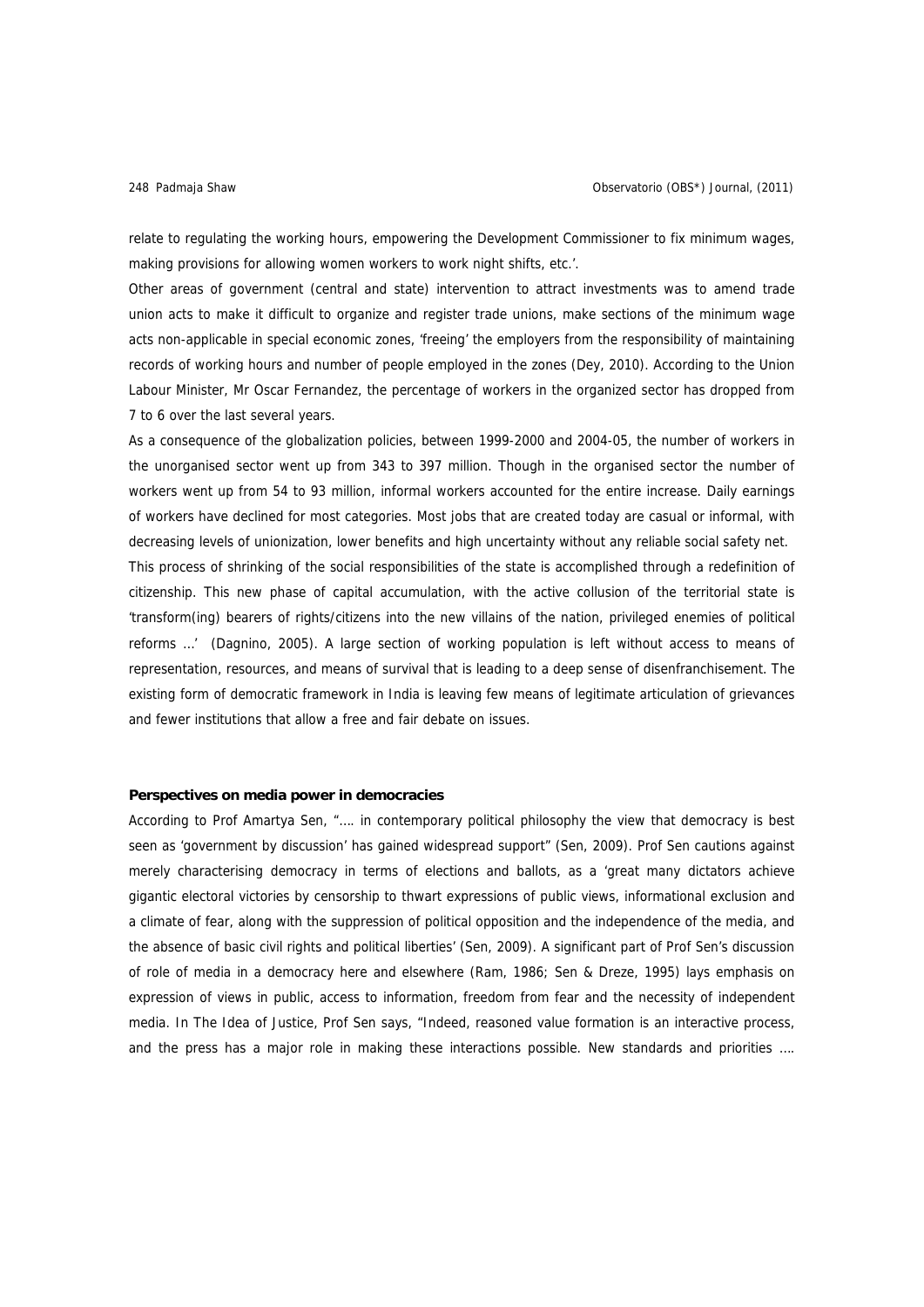emerge through public discussion, again, that spreads new norms across different regions". (Sen, 2009). The presence of free media, according Prof Sen, prevents extreme events like famines because media work as early warning systems, while being quite unsuccessful in preventing long-term problems like endemic hunger (Sen & Dreze, 1995).

In *The State of Democratic Theory*, Ian Shapiro (2003) describes two normative traditions popular among theorists: the aggregative and deliberative traditions. The aggregative tradition has bequeathed a view of democracy in which competing for the majority's vote is the essence of the exercise, and the challenge for democratic theorists as they conceive it is to come up with the right rules to govern the contest. Deliberative theorists, according to Shapiro, by contrast, concern themselves with the ways in which deliberation can be used to alter preferences so as to facilitate the search for a common good. For them, the general will has to be manufactured.

Shapiro (2003) acknowledges that "sometimes people's interests are incredibly at odds, precluding the possibility of converging on a common good. In the world of actual politics, people confront one another in massively unequal power contexts - ..... most obviously owing to the role of money in politics." Shapiro suggests, "Deliberation theorists tend to confuse problems associated with the unequal power context in which deliberation occurs with a deliberation deficit … Some contend that what is of interest for democratic politics is what deliberation would produce under ideal, non-coercive conditions. In any case," Shapiro argues that, "if such conditions prevailed, the facts about politics that lead people to call for deliberation would no longer exist."

Another approach for furthering "understanding of how ideological power and meanings intersect with political-economy and social class" (Jeffery, 2009) is the propaganda model propounded by Professors Noam Chomsky and Edward S Herman. "The Propaganda Model's (PM) basic proposition is that news media coverage is systematically shaped in favour of elite state and corporate interests by the operation of five structural 'filters'. These include ownership arrangements, reliance on advertising revenue, dependency on elite sources, concern to avoid 'flak' (in the form of complaints, lawsuits, career penalization and so forth) and ideological conformity (originally anti-communism, but subsequent revisions include pro-neoliberalism and anti-terrorism) (Thompson, 2009).

Thompson (2009, p 79) suggests that several critical analyses of the communication industries have demonstrated how media corporations have helped to cultivate capitalist/consumerist ideology, legitimize governments or politics expedient to corporate interests and circumscribe the scope of deliberative, democratic participation. According to Thompson (2009), although the Propaganda Model does not specify the precise nature of the media's influence on audiences, Herman and Chomsky's account of the filters and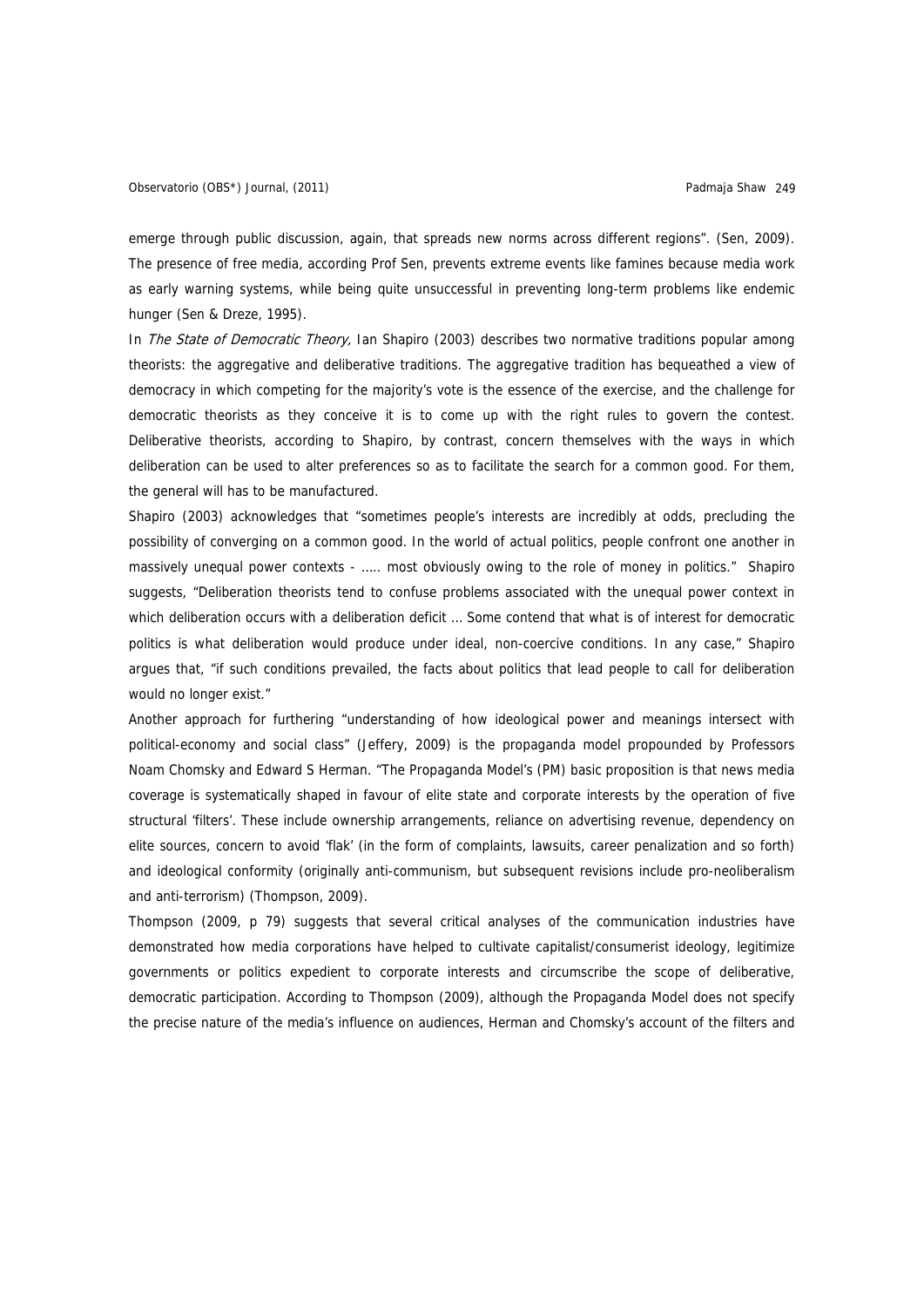examples of systematic misrepresentation of events and issues suggests that the media play an important role by shaping public opinion ... and legitimizing the actions of governments and corporations.

PM's supposition that the media are complicit in constraining the formation of public opinion within ideologically acceptable parameters (Thompson, 2009, p 82) is further reinforced by the real life practices that are behind corporate news. It is a well-established practice for corporations to employ high-powered public relations professionals to 'spin' information to suit corporate interests and to ensure positive news in news columns and erasure of negative news.

# **The Incident**

Graziano Transmissioni (Zora & Kumara, 2008) is a global conglomerate that supplies gears and transmission systems to agricultural machinery and automobiles including such luxury ones such as Ferrari and Lamborghini. Graziano Transmissioni is a part of the Noida Special Economic Zone (SEZ), on the outskirts of the Indian capital Delhi. Noida and other SEZs enjoy land grants, huge tax breaks, lax enforcement of labour laws, work and safety standards, and other benefits and are administered by a Development Commissioner.

## (Govt. of India website on SEZ policy)

According to a fact-finding report of a team of the All India Central Council of Trade Unions (AICCTU) that visited the spot after the September 22 2009 incident in which the CEO of the company died (Krishnan, 2009), out of the 1200 workers employed in the factory, only 500 were regular workers and the rest were on contract. Graziano paid its regular workers Rs 3200 a month for working 12 hours a day and contract workers were paid Rs 2200 per month. Most workers were not locals but migrants from other states. Nine months before the incident, the company began laying off most of its permanent workers and employing contract workers in their place. This was in violation of the law that prohibits employing contract labour on the shop floor for core operations. The report also states that the workers were not allowed to go out of the factory premises during working hours and were forced to eat at the factory canteen where meal prices had been hiked. The management also employed an unregistered 'security agency' to keep the workers in line.

According to the report (Krishnan, 2009), the workers attempted to register a union, but thrice the registrar rejected their application. On the day of the incident, the police kept away at the behest of the management as Graziano authorities were planning to 'get the leading elements of the agitation beaten up after getting them inside the factory premises on the pretext of talks. They (workers) say that while the workers' delegation was inside and being assaulted, one worker ran out to the gates (which were shut) and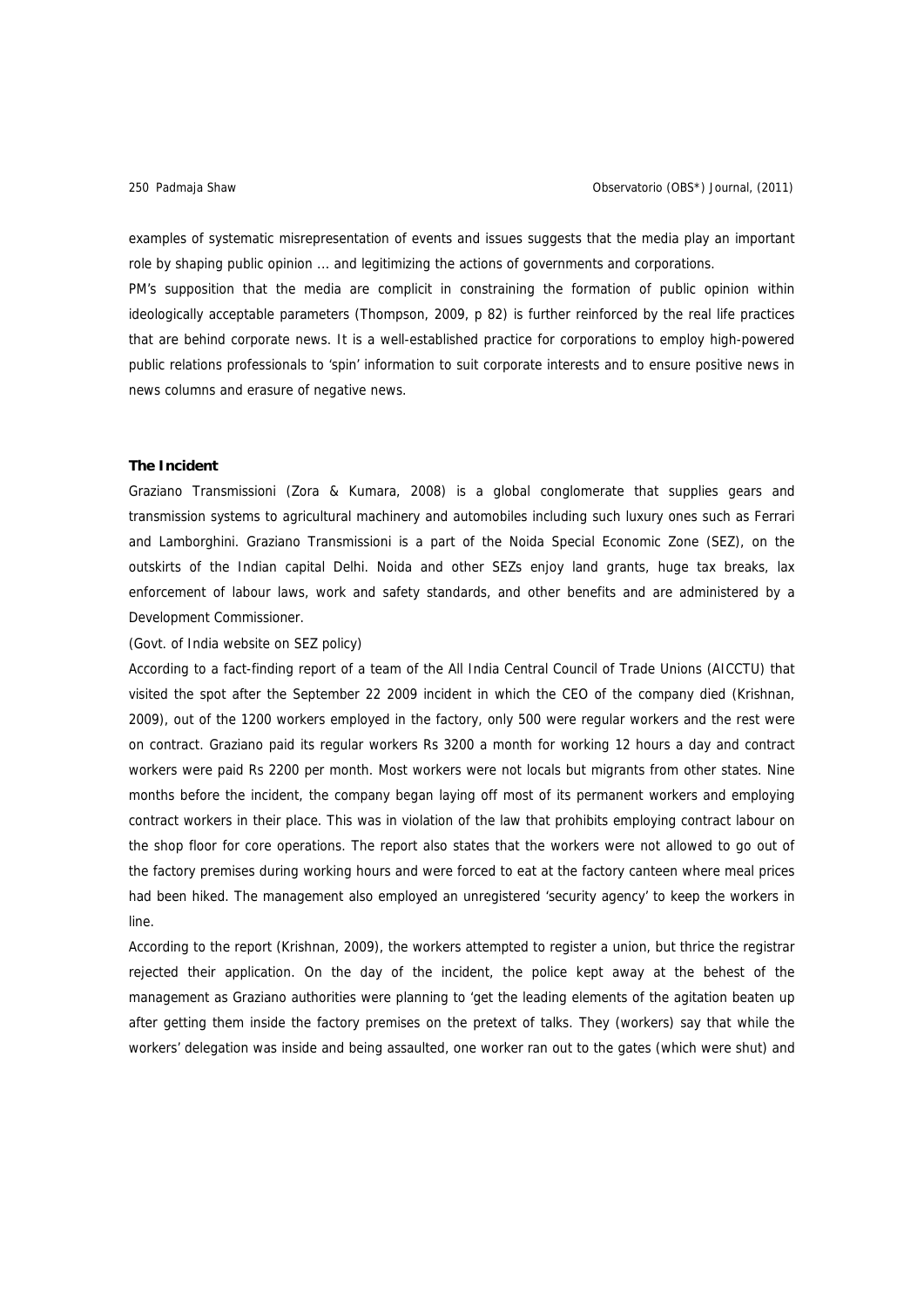Observatorio (OBS\*) Journal, (2011) Padmaja Shaw 251

told those assembled outside that their comrades within were being beaten. Then, workers stormed in and the confrontation took place, which resulted in the CEO being killed. Certainly, the "official" version of the lynching calls for a serious investigation by an impartial agency.' (Krishnan, 2009)

According to a report in The Hindu ("CEO of Greater Noida", 2008) "It all happened around noon when a group of former employees of the company who were dismissed a couple of months ago turned violent during a meeting with the management and allegedly attacked Lalit Kishore Chaudhury, CEO and Managing Director of Graziano Trasmissioni India Pvt. Ltd, at Udyog Vihar with lathis and rods. He was taken to a nearby hospital where doctors declared him dead.

"The management had invited the dismissed employees for talks to sort out the matter, but an altercation broke out between the employees and the members of the management over some issue. Following this, a security guard opened fire in the air and a mob of over 100 people waiting outside stormed inside the premises of the manufacturing unit. Mr. Chaudhury, who was in his cabin, came down on hearing the commotion and was battered to death," said Superintendent of Police (Greater Noida) Baburam.

Over two-dozen people were injured in the clash between the agitating former employees and the private security guards of the company."

#### **News coverage of the incident**

There are seven CNN-IBN reports on the event available on the net.

The first report put up on the net on 22 September 2008 at 17.34 pm ("Sacked Employees Lynch CEO", 2008) mentions that the workers beat the CEO of the company to death. It also mentions that the dismissed employees were protesting outside the factory, while their representatives went in to negotiate. When the negotiations broke down, according to the report quoting SSP Noida Mr RK Chaturvedi, "a number of representatives of labours in the meeting who conveyed to those waiting outside that they were manhandled. This led to protestors barging inside." The report concludes with a quote from the SSP, "The company should have asked for police protection. The nearest police station is two or three kilometers away from the office. We have no verification regarding firing inside the office premises." While the quote is speaking of a firing in the office premises, the report makes no further effort to elaborate on it or investigate it from other sources within the factory.

From the subsequent report onwards, failure of the police to arrive on the scene of 'crime', 'concern about growing crime in Noida area' and the government's 'failure to protect' the people are emphasized. In the story titled: 'CEO lynching: 136 held, 13 booked for murder' (CNN IBN, 2008), the report says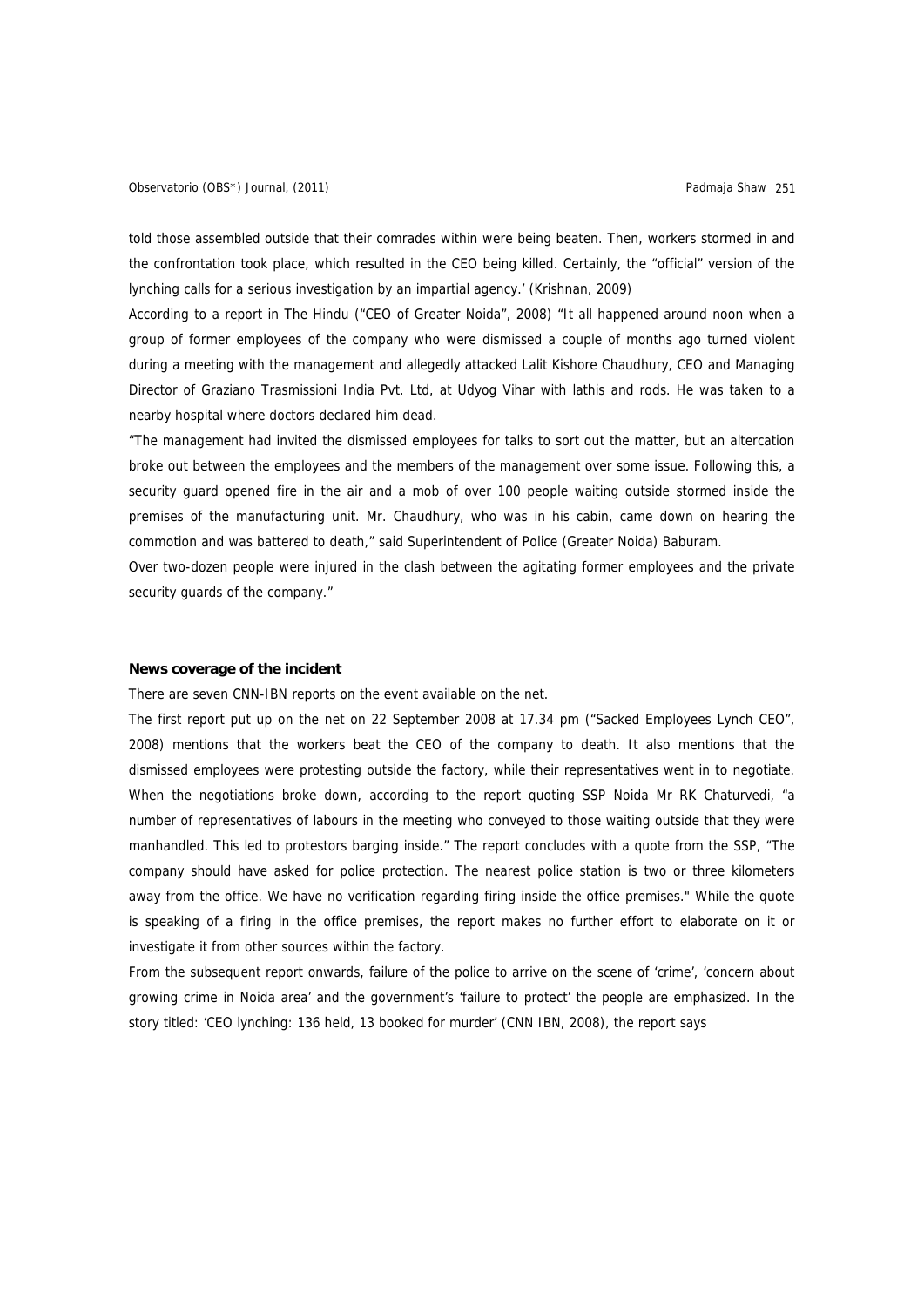'A day after the shocking incident, questions are being raised about security in an area that's becoming the country's crime zone.

Could the police have saved the Chaudhary's life? Reports suggest just two policemen arrived, an hour after they were called by the plant employees.

Just six armed policemen were posted at the factory when the trouble started and reports have it the private security men at the plant had locked themselves inside.

There was no police officer to give orders in case of trouble and the agitating workers were not stopped despite a court injunction that they should not be allowed within 300 meters of the plant

Choudhary was allegedly attacked and beaten to death by a furious mob of workers who were fired two months ago and were protesting against their dismissal.'

In the entire report, there is no attempt to find out about the nature of dispute and the workers' point of view on what really happened inside the premises.

The report concludes:

'While police maintain the company was working at a solution when the situation went out of control, employees have other complaints.

"I called the police but they came after 45 minutes. Even when inspector came, there were only five constables," says an employee.

SSP Noida RK Chaturvedi told CNN-IBN the SHO has been suspended. "Definitely the response was not fast enough we have suspended the concerned SHO. This was a sudden incident. It was a regular compromise meeting which went bad because of the contents of the apology letter. Over 125 people have been arrested. We have charged 63 people with rioting and murder. It was a sudden incident, neither they nor us was expecting trouble. We have provided security to all other firms also and to this one in earlier days," he said'.

This concluding section of the report indicates that a junior police officer is made a scapegoat for the problem through suspension. The quote from the police officer also indicates that the death of the CEO was not the result of a deliberate act of 'murder' or 'lynching' as some of the news media chose to characterize it repeatedly. No trouble was expected and things went out of control when negotiations broke down. The headline of the story itself indicates that in its anxiety to be seen to act swiftly, as many as 136 workers were rounded up and 13 charged with murder.

As many as 150+ workers are summarily rounded up and charged with serious crimes, whether or not they were directly involved in the altercation. Bread winners of 150+ families already crushed under the burden of loss of wages and employment for months, are in custody. None of the following news reports addressed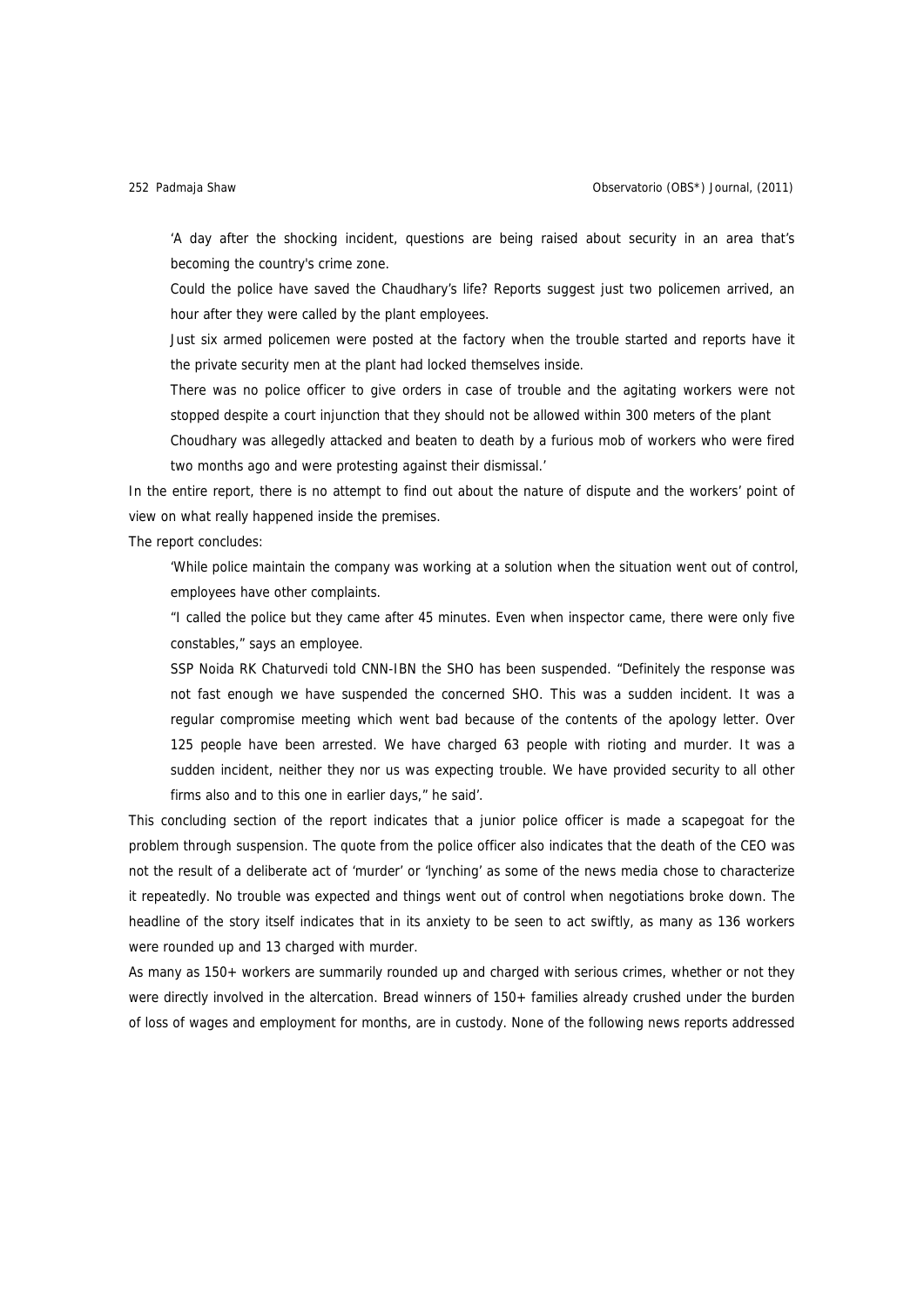or even mentioned this in passing as a violation of the rights of the workers who may not have been involved in the incident.

The whole incident is instantly converted from an industrial dispute into a crime and dealt with as such from the second report onwards.

The subsequent reports quote industry representatives to emphasize the crime angle and the lack of security scaring away foreign investors, in an effort to make industrial unrest appear like general crime:

'President of the Association of Greater Noida Industries Aditya Ghildyal said that thefts, robberies and car jackings are rampant in Greater Noida despite the area having four police stations.

"How can industrialists or their employees feel secure here?" Ghildyal said.

Some software executive working in Greater Noida asked how can the general workers and staff be safe if the CEO of a multinational is not safe within the premises of his company.

Industry lobby Associated Chambers of Commerce and Industry (Assocham) President Sajjan Jindal said that Uttar Pradesh, the country's most populous state in which Greater Noida falls, has already lost industrial glory and will increasingly find it difficult to attract investments unless it eradicates lawlessness.' ("CEO Lynched, Minister Asks Firms to Learn Lesson", CNN-IBN, 2008.)

The industry bodies systematically tried to equate labour unrest arising out of poor wages, working conditions and oppressive management practices to general crime in the district. The 'lawlessness' is attributed only to the protestors and not to the industry managements which were systematically violating labour laws.

Interestingly, despite the anti-labour policies of the government and abysmal implementation of existing labour laws, it was the Labour Minister who sounded the first note of sympathy. However, through the corporate media the corporate sector (fondly called 'India Inc.' by the media), swiftly and decisively attacked the Minister and forced him to apologise (CNN IBN 23 Sept 2008, 20.06pm).

Times of India report (23 Sept 2008, 1.24am and linked videos) says,

MD-cum-CEO of the India unit of Italian MNC, Graziano Trasmissioni, was bludgeoned to death by a 200-strong armed mob of dismissed workers which had barged into the company premises and indulged in large scale violence.

The linked video of the same story mentions shooting by security guards inside the factory, which, as in the case of CNN IBN report, is not followed up for detail. The report cites unconfirmed reports.

In the second linked video, a sound bite from one of the workers reveals what transpired:

'They were summoning us in one at a time. It was decided at the DLC that we were to write an appeal accepting that whatever mistakes we made earlier would be condoned and, from now on we would work with sincerity and loyalty. This was decided and the boys were writing this. But they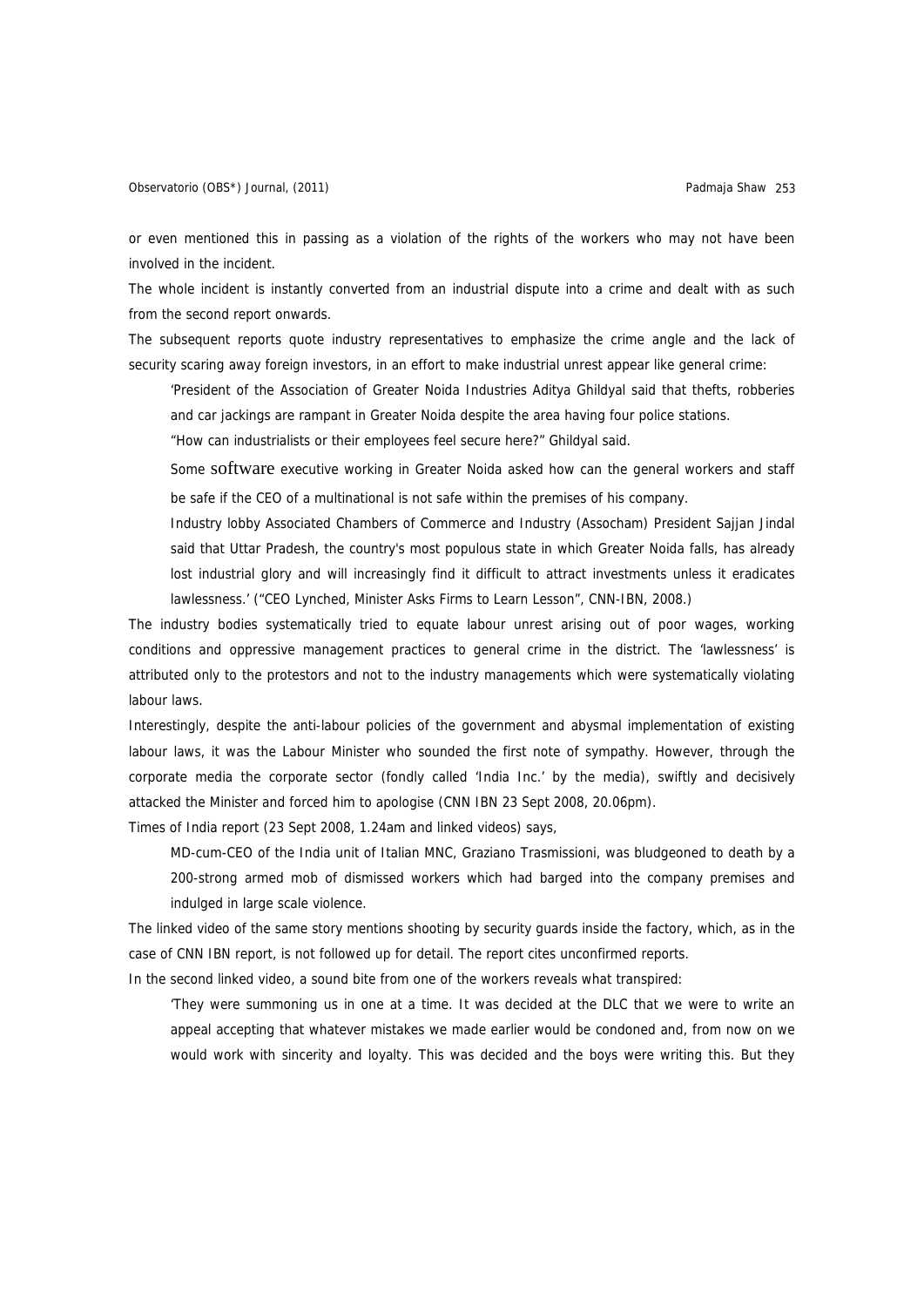started saying, you won't write that but write that you have indulged in vandalism inside, went slow on work and did not want to work. The boys refused saying that they won't write any such thing. That's when they began to abuse and insist that the boys will have to write that and began to threaten the boys and beat them up.'

Following the worker's bite a police official is shown speaking to the reporters. To the reporters' questions about the firing on the premises of the factory, the official says it's being looked into. To another question about whether any one from the management of the factory has been arrested, the official says no (with a shake of the head implying 'the issue does not arise') ("CEO Lynched", 2008).

The text report goes on to emphasise the delayed response of the police to repeated requests for help by the employees.

In an edit page article, The Times of India ("An Ominous Warning", 2008) discusses the incident and says,

'..any subsequent linkage of this (death of the CEO) to the so-called hire-and-fire policy employed by companies is specious, an attempt to create a straw man. The existing regulations wherein industries employing more than 100 workers must seek prior permission from the government before layoffs creates a framework that leaves them little choice but to opt for non-payroll labour.'

It also says,

'Extra-constitutional means are no answer to the undeniable vulnerability of contract workers to company policy changes and unscrupulous labour suppliers. Workers enjoy every right to protest unfavourable terms legally. What is worrying is the perception of violence as a viable alternative, ranging from bandhs to far more overt measures ….. To judge by Fernandes's statements, the workers arrested in Greater Noida are part of this paradigm, forced to extreme action by extreme circumstances. By all means, let them be granted their right of due process. Just let it not be forgotten that they are not the victims. Choudhary and his family are.'

Another story titled 'Oscar Fernandes apologises for justifying CEO's murder' (2008), quotes the minister saying that the class four employees were appointed on contract basis and many a times the contractors did not pay even minimum wages. The minister is also quoted as saying that there were disparities in the wages of permanent employees and contract workers and his feeling that workers should not be pushed so hard that they resort to whatever has happened in NOIDA. The report also contains reactions of industry bodies expressing shock and dismay at the incident itself and the minister's point of view.

In the story, 'The Untold Story About Noida CEO's Murder' (Mitta, 2008) published in The Times of India, 6 October, the story puts forth the thesis that the dispute was not about contract workers protesting against the hire and fire policy, but about the 'non-issue' of 5 trainees out of 70 trainees not being absorbed into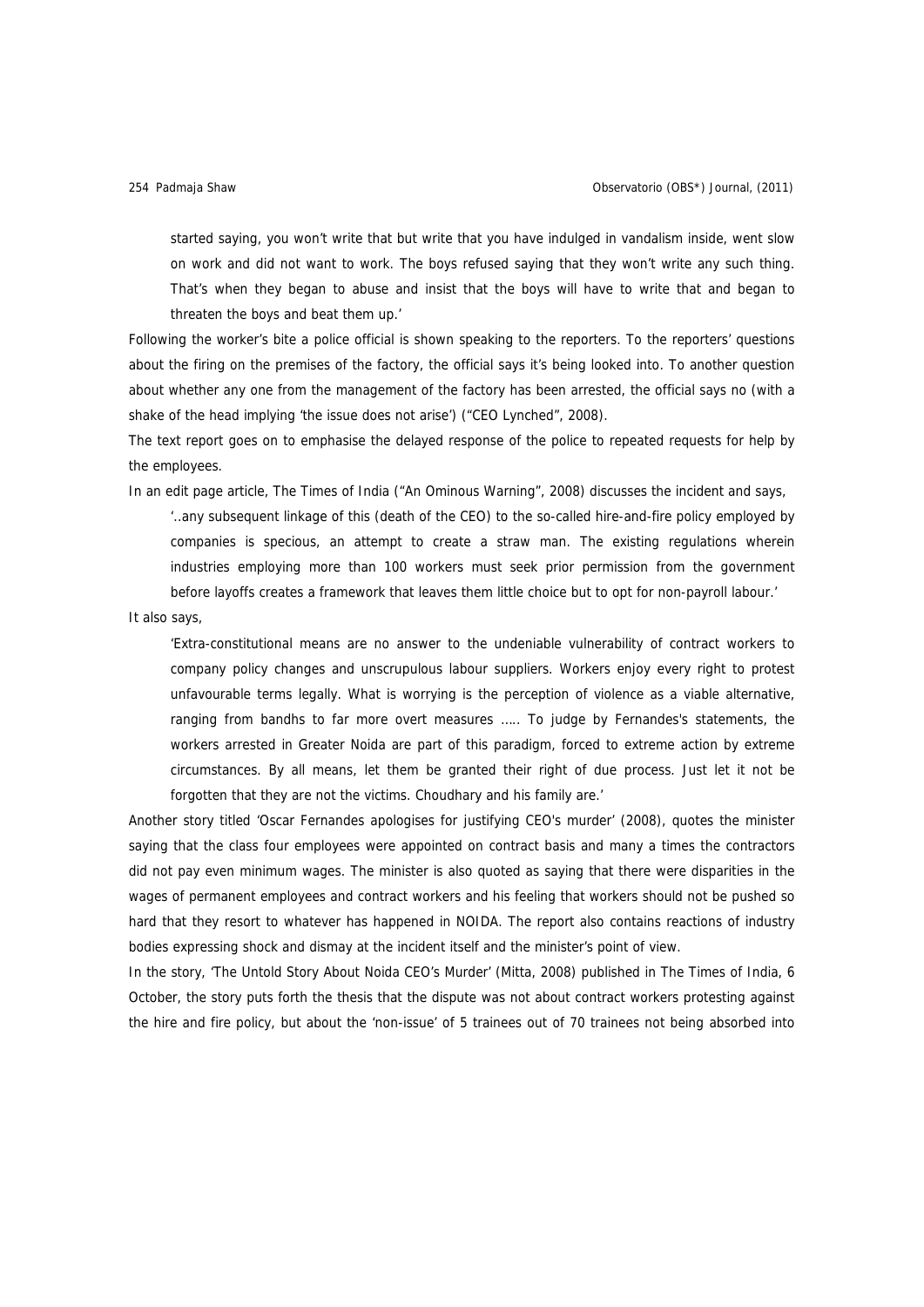regular employment. The story also narrates the role played by a particular external union leader in the dispute. The report concludes by saying:

'Quite apart from apologizing for his facile remarks, Fernandes should now actively seek exemplary punishment for the murderous workers so that a warning goes out to every reckless labour leader against adopting strong-arm tactics.'

In a story titled, 'Outraged industry condemns CEO killing in G Noida' in Economic Times (23 Sept 2008), the entire story is a compilation of reactions from industry bodies, the main thrust being how India's image will be sullied in the eyes of global investors. Indo-Italian Chamber of Commerce and Industry's Northern Region Chairman is quoted as saying that unions should realise that companies are working in a liberalised environment and industrial peace is essential for economic development. All the industry bodies have called for 'stringent' action against the workers.

Another story in Economic Times titled 'CEO killing: Unions back Fernandes' (25 Sept. 2008), the report gives the stand point of various labour unions (CITU, AITUC, INTUC). The report quotes the unions condemning the killing of the CEO but stating that the government was allowing multinational firms to 'blatantly' violate labour laws in the name of attracting foreign investment. The union representatives also endorsed the views of the Minister that there were disparities between contractual and regular workers and that managements should deal with workers' problems with compassion.

A report in the Business Standard (Menon, 2008) says, 'About 200 permanent workers of the Italian firm Graziano Transmissioni are either in jail or underground, following the murder of the company's managing director at the hands of the agitating workers …. Casual workers queue up at the gates … Meanwhile, the UP government has responded to the killing and protests from industry bodies by setting up an industrial relations committee comprising CEOs of the companies in Noida and Greater Noida and senior district police officers. This is seen as an attempt to sideline the labour department (which is usually pro-worker)… According to the Centre of Trade Unions and Hind Mazdoor Sabha, no trade union has been registered in Greater Noida in the past two years…. CITU secretary W R Waradarajan says that unions are on their way out in the whole area. … without unions to represent the workers, and with perceptions differing sharply on what is the problem that needs to be tackled, the people who now have the state on their side are the businessmen not the workers.'

In a follow up story titled 'The siege within' (Bansal & Menon, 2008), the reporters narrate the experiences of the management who were targeted on the day of the conflict and the workers and the consequences being faced by their families. The report cites labour officials as saying that the company did not appear keen to resolve the issue as its production improved by 30 per cent thanks to substitute workers who were hired to replace the 'locked-out' and sacked employees. Since the monthly revenue grew from Rs 26 crore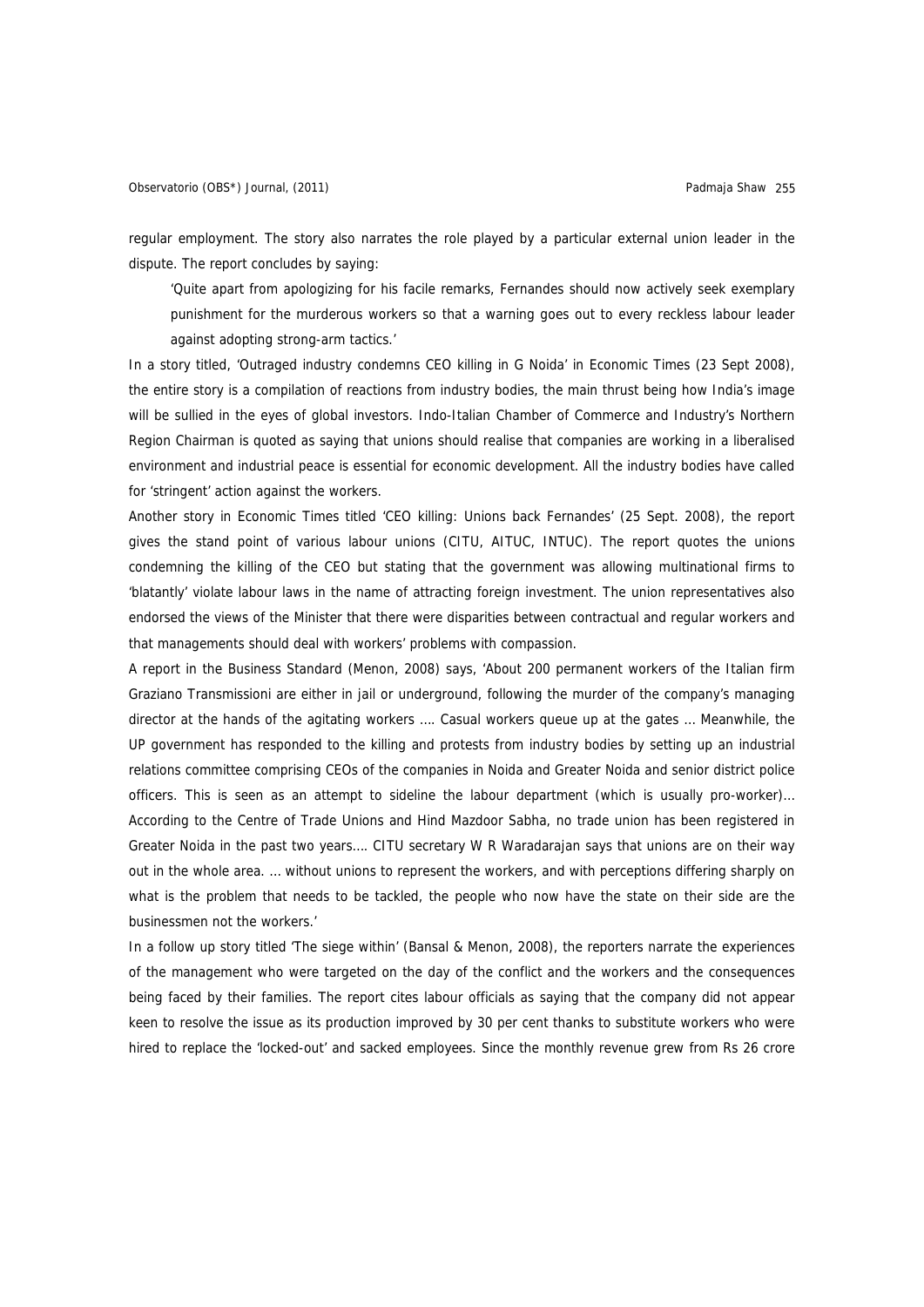to Rs 34 crore, there was no economic compulsion to negotiate a settlement in a hurry, according to the official.

Quoting the trade union leaders, the report says, the company hired 400 substitute workers who carried out core functions like permanent employees. The Graziano executive does not divulge statistics on 'substitute' employees but adds that during the periods of the lockout, the company had to continue supplies to its export customers. Quoting the workers protesting at Jantar Mantar in New Delhi, the report says that the workers wanted to form a union as the company has adopted a hire-and fire policy. According to the protesting workers, the company fired 1,200 people in the last few years.

In an editorial in Hindustan Times ("Struck down by strikes", 2009), the paper says, '… the foreign investor must be made aware that Indian workers enjoy rights unavailable in many parts of emerging Asia. These have to be respected. No country has developed without going through an industrial revolution and India's unlikely to be an exception. The scramble for investment can't be at the cost of a brutalised workforce. The central government needs to look more closely at what's happening in Gurgaon if it intends to pitch India as an investor-friendly destination without diluting labour rights.'

### **Analysis**

From the news reports discussed above, it is clear that television and newspapers did try to report the story both from the industry management point of view and the point of view of the workers. Some channels and newspapers found a fairer balance than others. A significant element missing from the entire coverage is the management of Graziano. In none of the reports, any senior manager of Graziano is questioned about the dispute. Only expressions of shock by the representatives of Italian parent company are quoted.

The Graziano did not have to speak for itself. The entire defence of the management of the company is done through industry bodies and newspaper columnists while tarring the workers as criminals and asking for the severest punishment in the reports. None of the reports investigated the management hiring 'security' to keep the workers in line, management practices, the ways in which labour laws were being violated, the failure of negotiations or what specifically led to the provocation of the workers. If by some good fortune, the conflict did not lead to the CEO's death, some 150 workers would have escaped getting branded as criminals and would have been free men.

Another significant omission is the union affiliation of the workers. None of the reports bothered to clarify to which union the workers owed their affiliation at the time of the incident. It is well known that there are unions that are formed specifically to benefit the employers, by selling out, by creating unreasonable trouble and some times by strike-breaking. It is important to identify the union under which the strategy for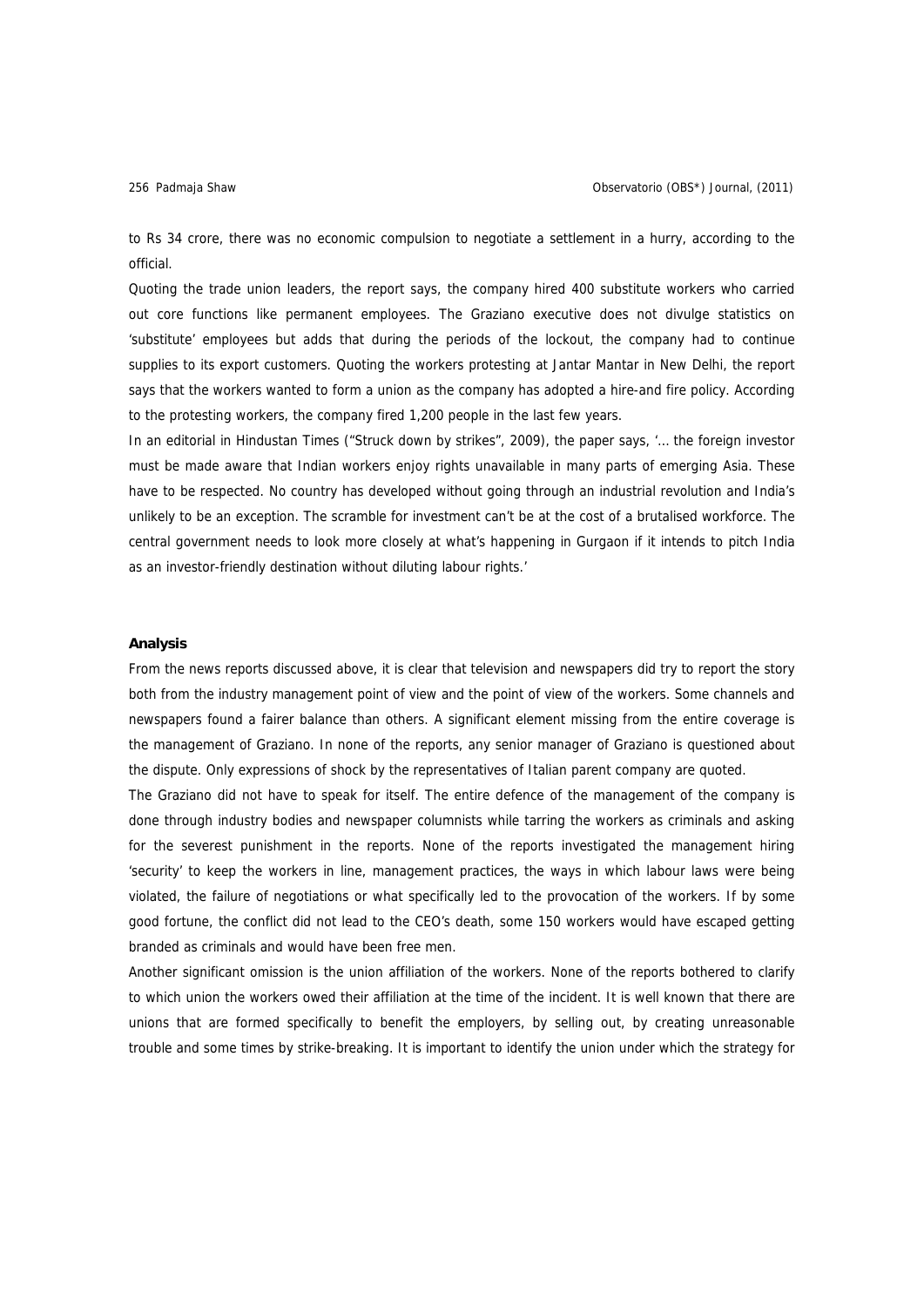strike and subsequent negotiation were worked out. By not doing this, the 'generic worker' as part of a 'mob' is blamed for the way the event unfolded. The same logic was, perhaps, applied by the police in rounding up 150+ workers and charging several of them with serious crimes.

The reportage reflects 'securitization' of the labour conflict, by repeatedly emphasising the need for more security, law and order, and the need for protecting the managements.

Going by the news reports almost a year after the incident, industrial unrest continues in Gurgaon, Noida and other areas (Jain, 2009; Doval, 2009) despite the Union Minister for Labour expressing concern at the workers being pushed into conflict situations because of gross labour law violations. The death of the CEO has not made any difference to the companies as they continue to profit from exploitative practices.

The business press like Business Standard and Economic Times did report both sides of the story with varying emphasis. Television reports (CNN-IBN) also reported extensively on the event, some times quoting elite sources like the industry lobby, some times quoting the police and a few instances when they quoted the workers. The overall emphasis of the coverage was however on the impact such events have on the investment climate and the 'criminality' of the working class that needs to be firmly beaten down to ensure economic growth.

Professor Sen (2009, p 335-6), discussing the role of the press and the media, identifies the distinct contributions an unrestrained and healthy media make to the advancement of public reasoning:

First: It improves the quality of our lives, helps us understand the world in which we live.

Second: The press has a major informational role in disseminating knowledge and allowing critical scrutiny. Investigative journalism can unearth information that would have otherwise gone unnoticed or even unknown.

Third: Media freedom has an important protective function in giving voice to the neglected and the disadvantaged, which can greatly contribute to human security.

Fourth: Informed and unregimented formation of values requires openness of communication and argument. The freedom of the press is crucial to this process.

Given this framework, when one looks at the news event discussed so far, it is clear that the media brought the information to the public. But it is also as evident that the media did not attempt to pursue important leads in the story that would have helped to reveal more information about the circumstances that led to the event. The media also failed to perform the protective function by giving adequate voice to the neglected and the disadvantaged, and contribute to human security. In fact, sections of the media vociferously highlighted the responses of the owners of the industry to the exclusion of the demands of the working people who are also displaced, migrant, poorest of the poor families who do not have meaningful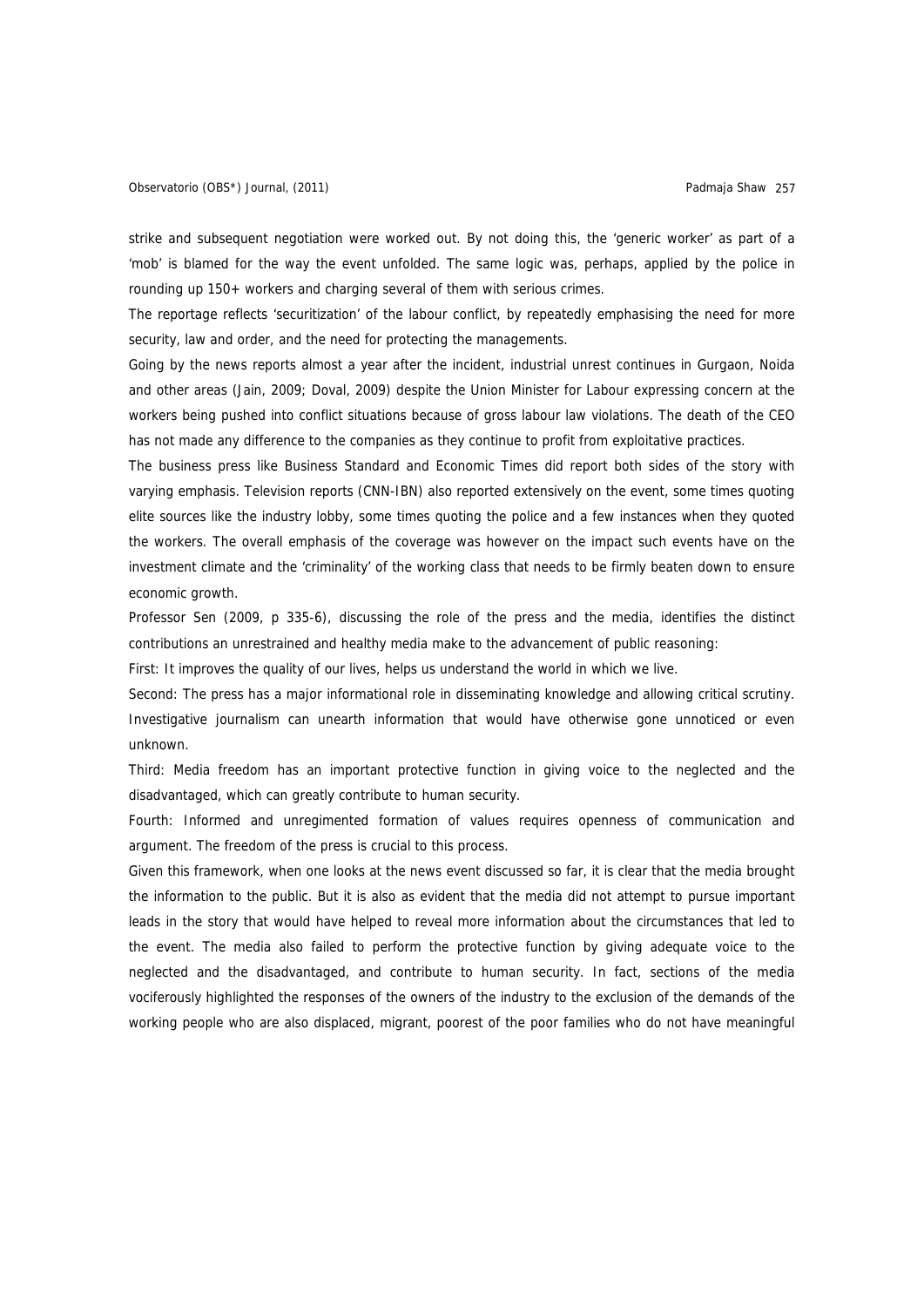citizenship rights. They may be citizens of the country in a technical sense but they do not have the means to exercise their right to live, work, educate their children or protect their families from hunger.

Only one of the stories by Menon describes how the casual workers queued up in front of the factory gates, willing to work under whatever conditions and whatever pay, soon after the incident and the imprisonment of over 150 permanent workers on serious charges of murder.

The media powerfully reinforces the prevailing middle class consensus that already defines the working people as criminals by highlighting and equating industrial unrest with crime in several of the stories. The middle class consensus is aggressively on display in the comments sections of each of these news stories on the web. Out of several hundreds of comments, one or two may be pro-working class. The media have chosen to exercise their freedom to reinforce the prejudices of that class of public, which is its primary constituency. There is no attempt to generate an informed debate. It is no secret that the media, which can be the most open form of communication, in instances of class conflict espouse the interests of the dominant classes.

Looking at the same event from the framework of Profs Chomsky and Herman, it is clear that the news reports quote elite sources, with a few exceptions, and include marginalised voices as a cursory nod to the other side of the story (to avoid flak), and are deeply motivated by the ideological bogey of communism. Irrespective of the social and economic origins of policies, the media have advocated patience to the working class and profits to the owners of the enterprises. One report interestingly concedes that the workers have all the right to protest and seek legal recourse, while it is well known that the protests have been going on for months, people have had no work and therefore no income for months. The industry, meanwhile, can get policies changed; employ PR agencies to control the damage to their reputation in the media. Graziano has gone on to prosper while the labour issues raised by the event have not been addressed and industrial unrest continues in NOIDA and Gurgaon.

An important aspect of this coverage is also the fact that the business newspapers have given more balanced coverage than the news channel (CNN-IBN) studied here. CNN-IBN is a mainstream television news organization, with greater reach and greater 'prestige'. The business papers (Business Standard in particular), whose primary niche readership is the business community, described the problems faced by the working class and the failure of policy with greater sympathy. This open debate, aimed at the 'target community', ideally should lead to better conditions. But the reality is clearly in contradiction to this.

As Shapiro states, in this instance, there is no deficit of democratic debate, but the pegs set by the powerful hemmed-in the debate. In a deeply unequal society, is free and unfettered debate possible on media? The media that had a greater reach covered the news with a narrower focus, while the business press with narrower reach covered the event more realistically. Even in instances where extensive debates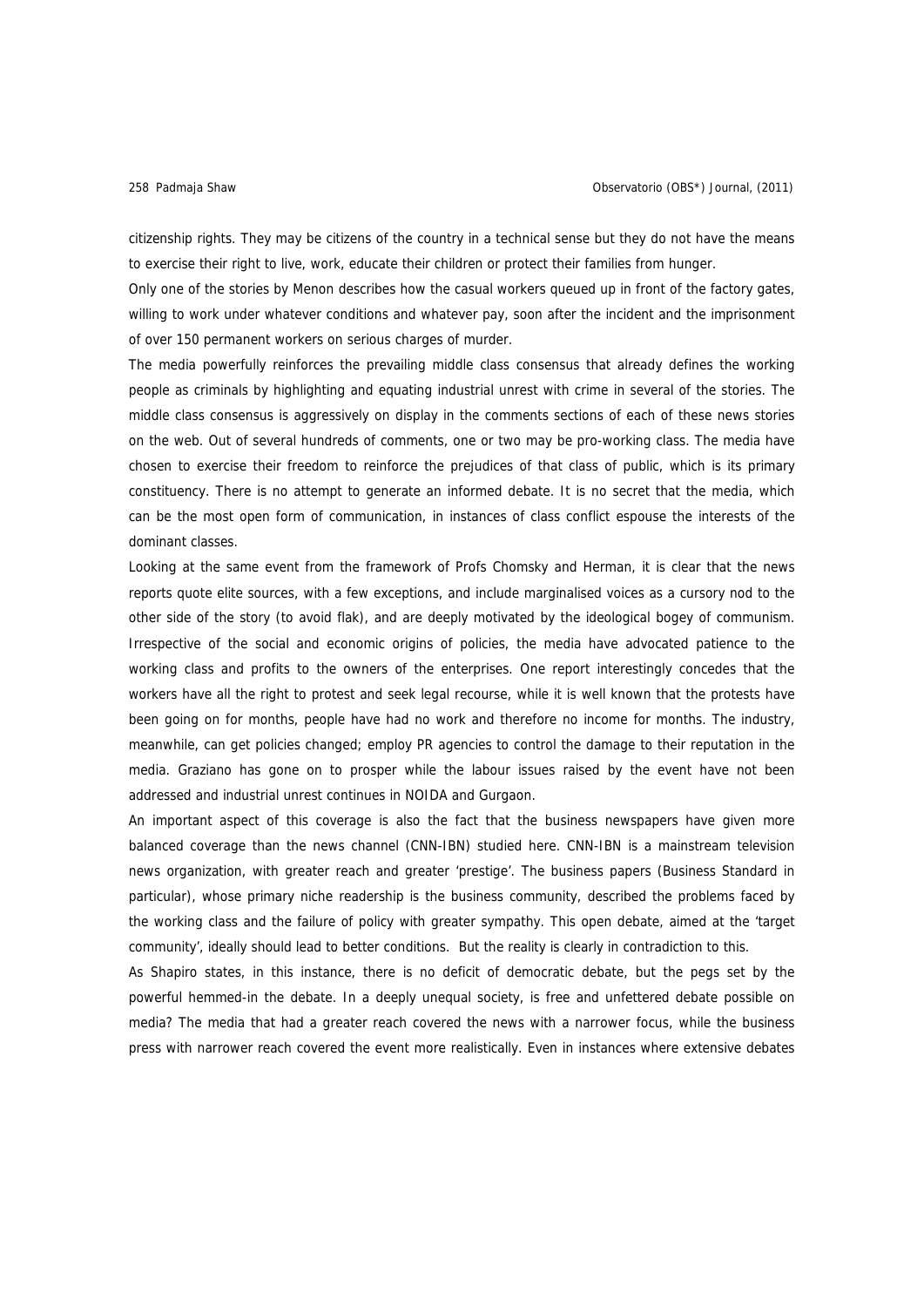occur, there is so much of self-interest involved, that the debate may merely serve as a cathartic social activity without resulting in any policy/behaviour change. Increasingly, such 'free and open' debates provide a welcome platform for 'rogue opinions' that justify denial of basic rights to the poor. Some times, over a long term, media may succeed in creating awareness about social issues like the small family norm. Here too, wherever entrenched economic and power equations are involved, as in the case of the dowry system, the reality changed little despite extensive debates on media.

Michael Parenti (1986, p 84-85) identifies seven basic "generalizations" that typify media treatment of labour struggles:

- 1. Portrayal of labour struggles as senseless, avoidable contests created by unions' unwillingness to negotiate in good faith
- 2. Focus on company wage "offers" omitting or underplaying reference to take backs and employee grievances, making the workers appear irrational, greedy and self-destructive
- 3. No coverage given to management salaries, bonuses and compensation and how they are inconsistent with concessions demanded of the workers
- 4. Emphasis on the impact rather than the causes of strikes, laying the blame for the strike totally on the union and detailing the damage the strike does to the economy and the public weal
- 5. Failure to consider the harm caused to the workers' interest if they were to give up their strike
- 6. Unwillingness or inability to cover stories of union solidarity and mutual support
- 7. Portrayal of the government (including the courts and the police) as a neutral arbiter upholding the public interest when it is rather protecting the corporate properties and body-guarding strikebreakers.

Some 24 years later, much of the media coverage in India about labour issues largely conforms to the seven basic "generalizations" identified by Parenti.

### **Conclusion**

From the above discussion, it is clear that in 'democratic' societies, media may be free, but not necessarily fair. In a deeply unequal society, the spaces in media for articulating the demands for equal citizenship rights are severely constricted. In the name of free debate, media seem to act as a tool for 'kite flying' to sense the public mood on behalf of the state-capital nexus and 'spin' the debates to legitimize disenfranchising policies. The debate itself can be seen as an important element of a free society, but when there is an *a priori* policy consensus among the ruling elite and capital, justice can be subverted institutionally by not implementing protective legislation (as is the case with labour laws).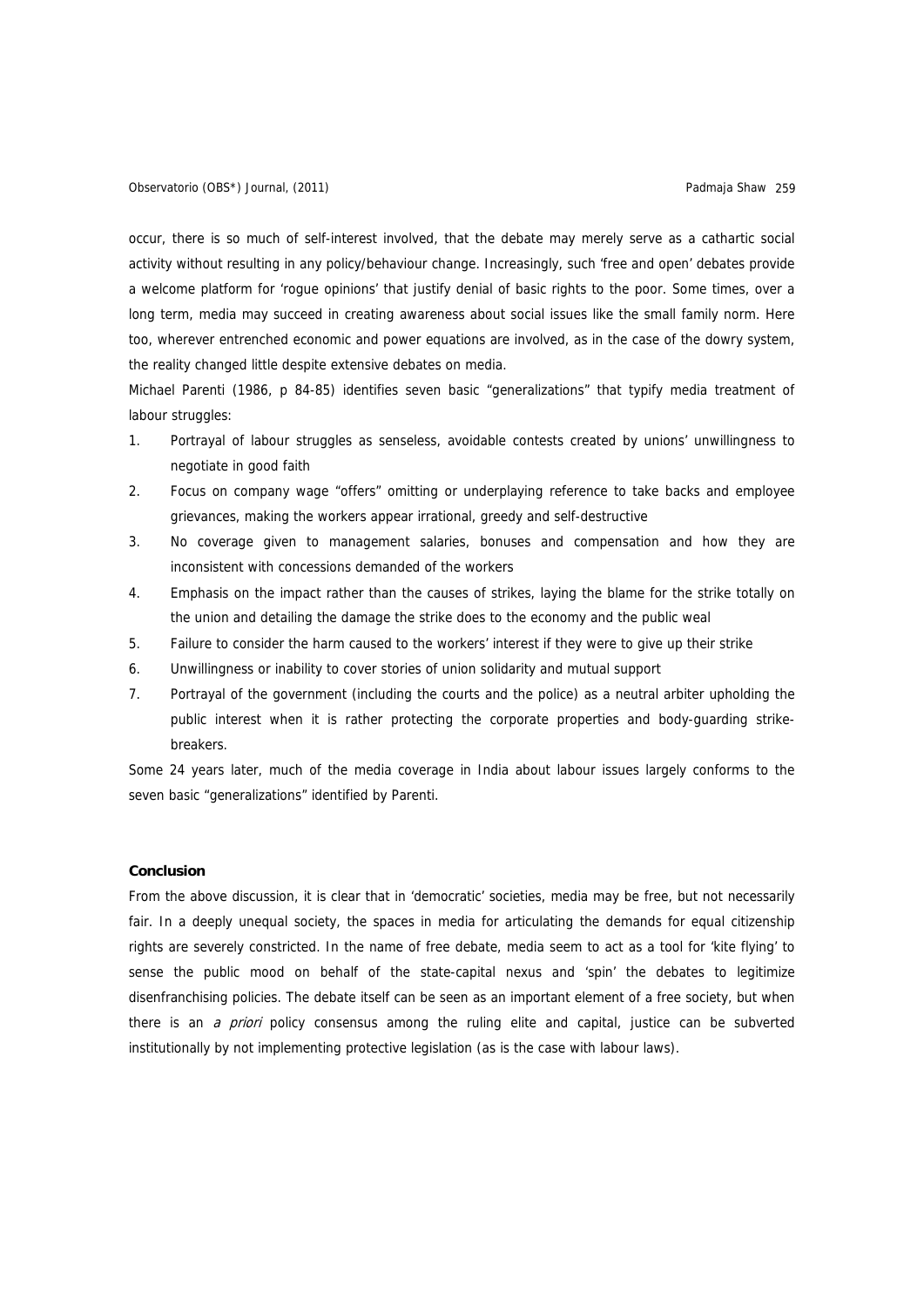Prof Sen's view of the role of media in a democracy is ideally desirable. But in practice, it is evident that Prof Chomsky's critique of media's role is closer to reality. A study (Puette, 1992) on media portrayal of labour issues two decades ago found that the media systematically, overtly and covertly, hide/highlight issues to paint a negative image of organised labour. The democratic right to free speech has not been used by the media to protect the interests of the poor whether in India or elsewhere, when the issues are fundamentally economic or political in nature. Free and unfettered media may be necessary for a democracy, but they do not seem sufficient to ensure equal rights to all.

# **References**

An ominous warning. (2008). The Times of India. Retrieved from <http://timesofindia.indiatimes.com/home/opinion/edit-page/An-Ominous-Warning/articleshow/3523760.cms> on 22/04/2010

Bansal, Shuchi & Menon, Sreelatha. (2008). The siege within. Business Standard. 4/10/2008.

Beteille, Andre. (1996). The Miss-match Between Class and Status. The British Journal of Sociology, 47 (3). UK: Wiley-Blackwell. Retrieved from [http://www.jstor.org/stable/591367 on 06/07/2010](http://www.jstor.org/stable/591367%20on%2006/07/2010)

CEO killing: Unions back Fernandes. (2008). Economic Times. 25/09/2008. Retrieved from <http://economictimes.indiatimes.com/articleshow/3527404.cms>

CEO lynched, minister asks firms to learn lesson. (2008). CNN IBN. 23/09/2008. Retrieved from [http://ibnlive.in.com/news/ceo-lynched-minister-asks-firms-to-learn-lesson/74172-3.html on 22/04/2010](http://ibnlive.in.com/news/ceo-lynched-minister-asks-firms-to-learn-lesson/74172-3.html%20on%2022/04/2010)

CEO Lynched. (2008). Times Now. Retrieved from [http://videos.indiatimes.com//videoshow/3514016.cms?](http://videos.indiatimes.com//videoshow/3514016.cms)

CEO lynching: 136 held, 13 booked for murder. (2008) CNN IBN. 23/09/2008. Retrieved from <http://ibnlive.in.com/news/ceo-lynching-136-held-13-booked-for-murder/74154-3.html>on 22/04/2010.

CEO of greater Noida firm battered to death (2008). The Hindu. 23/09/2008. Retrieved from [http://www.hindu.com/2008/09/23/stories/2008092357110100.htm on 22/04/2010](http://www.hindu.com/2008/09/23/stories/2008092357110100.htm%20on%2022/04/2010)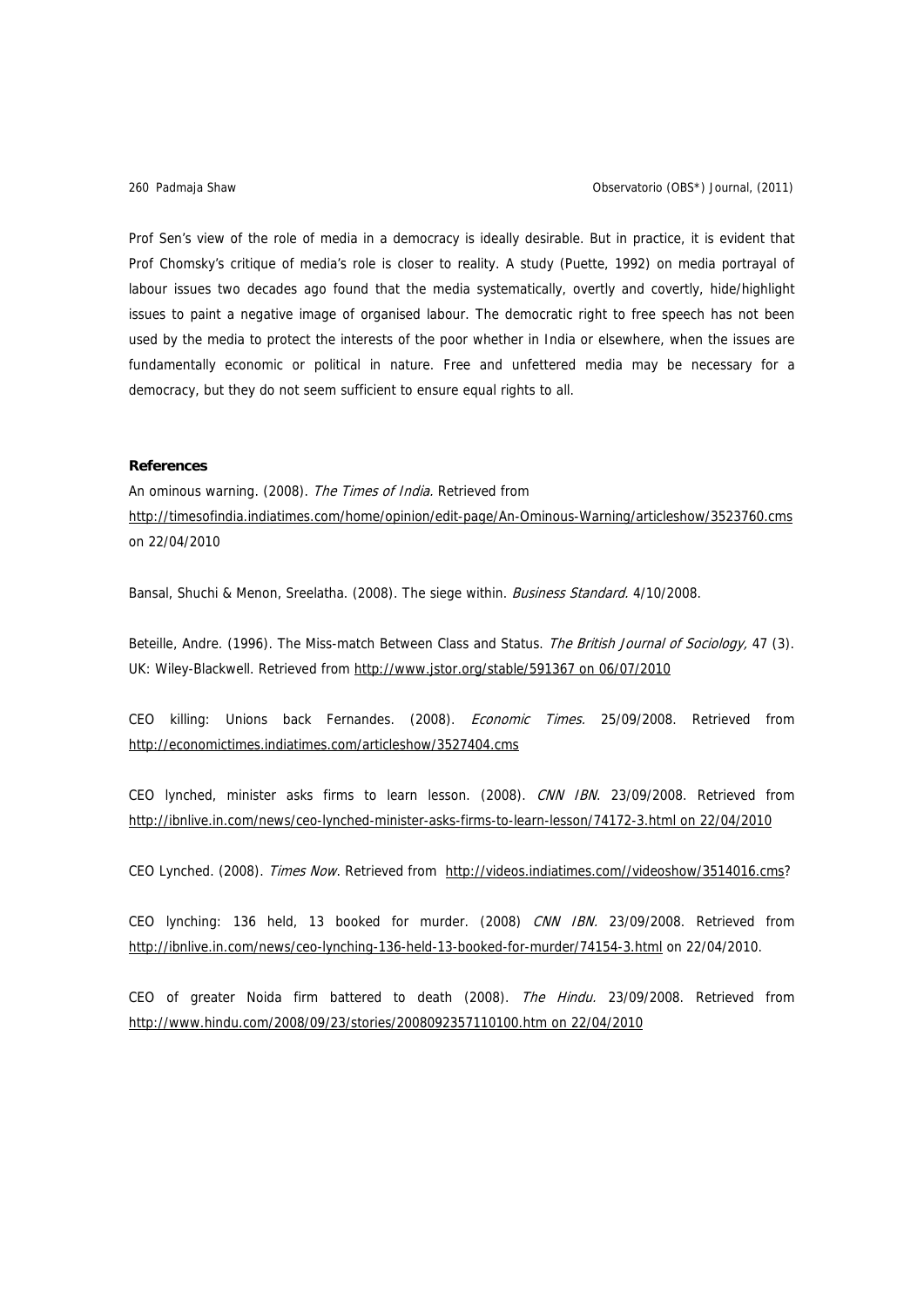Observatorio (OBS\*) Journal, (2011) Padmaja Shaw 261

Dagnino, Evelina. (2005). Meanings of Citizenship in Latin America. IDS working paper 258.

Dagnino, Evelina. (2005). Meanings of citizenship in Latin America. IDS Working Paper 258. England:Institute of Dvelopment Studies.

Dey, Ishita. (2010). The emerging scenario of citizenship - Case of Special Economic Zones in India. Retrieved from [http://www.mcrg.ac.in](http://www.mcrg.ac.in/) on 05/07/2010

Dey, Ishita. (2010). The emerging scenario of citizenship - Case of Special Economic Zones in India. Retrieved from [http://www.mcrg.ac.in](http://www.mcrg.ac.in/) on 05/07/2010

Doval, Pankaj. (2009). Gurgaon faces big strike today. The Times of India. 20/10/2009. <http://timesofindia.indiatimes.com/City/Delhi/Gurgaon-faces-big-strike-today/articleshow/5140158.cms>

Enterprise India. (2010, June 30). Business Standard. <http://www.business-standard.com/india/news/enterprise-india/399818/>retrieved on 06/07/2010.

Frankel, Francine, R. (2005). *India's Political Economy 1947-2004* (2<sup>nd</sup> Ed.). New Delhi: OUP. p 15-18.

Frankel, Francine, R. (2005). *India's Political Economy 1947-2004* (2<sup>nd</sup> Ed.). New Delhi: OUP. p 117.

Government of India website on SEZ policy<http://www.nsez.gov.in/nsezwebsite>

Jain, Amit. (2009). One killed in workers' clash at Gurgaon. The Times of India. 20/10/2009.

John, Gledhill. (2005). Citizenship and the Social Geography of Deep Neo-Liberalization. Anthropologica, 47(1). Canadian Anthropology Society. p 85. Retrieved from <http://www.jstor.org/stable/25606219>on 07/07/2010

Khursheed, Raheel. (2008). Graziano employees blame cops for CEO's murder. CNN IBN. 23/09/2008. Retrieved from [http://ibnlive.in.com/news/graziano-employees-blames-cops-for-ceos-murder/74191-3.html](http://ibnlive.in.com/news/graziano-employees-blames-cops-for-ceos-murder/74191-3.html%20on%2022/04/2010)  [on 22/04/2010.](http://ibnlive.in.com/news/graziano-employees-blames-cops-for-ceos-murder/74191-3.html%20on%2022/04/2010)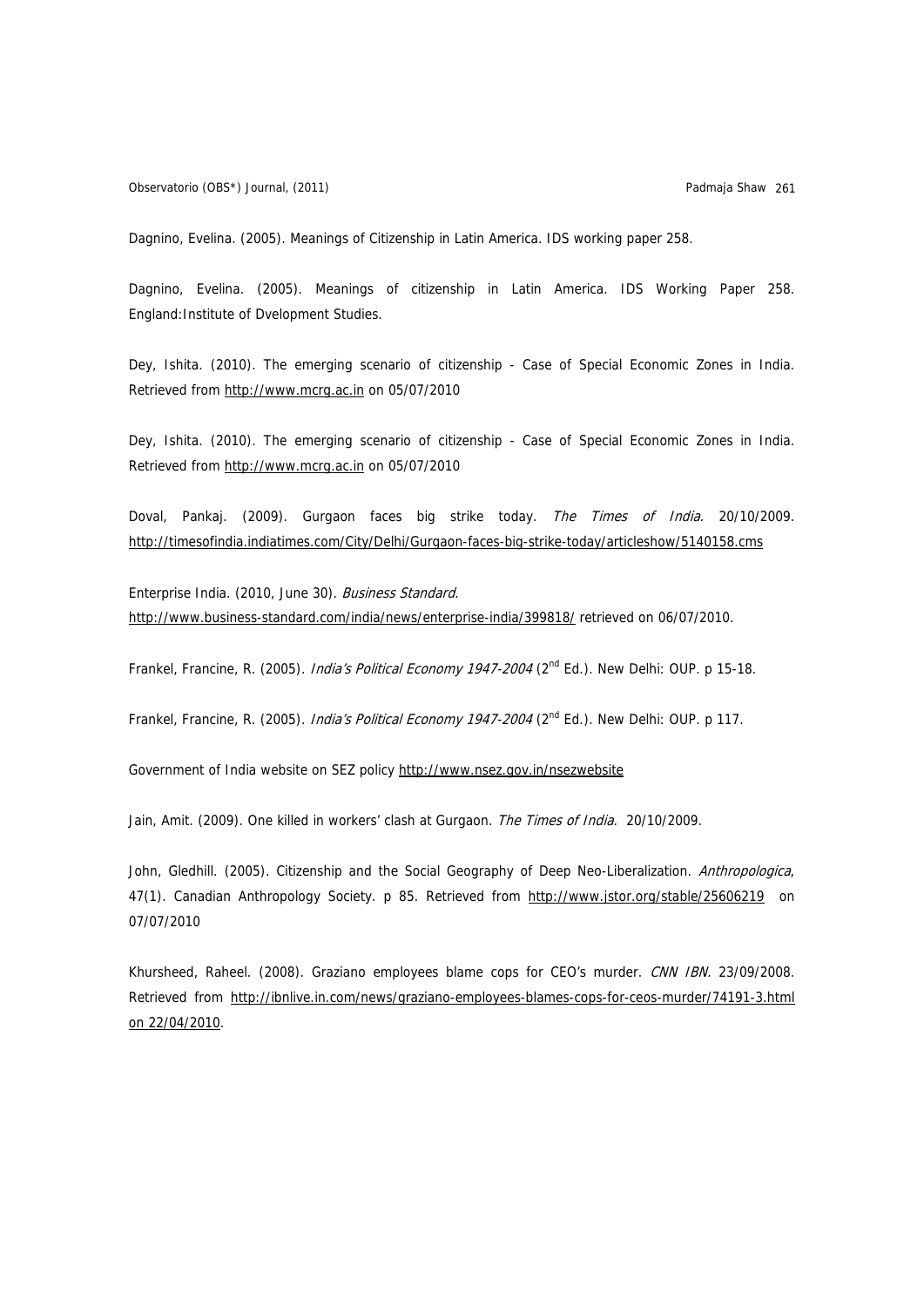Klaehn, Jeffery. (2009). The Propaganda model: Theoretical and methodological considerations. Westminster Papers on Communication and Culture, 6(2). London: University of Westminster. p 43-58.

Krishnan, Kavita. (2009). 'Who committed the real violence at Graziano Transmissioni?'. Retrieved from website Sanhati. <http://sanhati.com/news/998/>on 22/04/2010

Krishnan, Kavita. (2009). 'Who committed the real violence at Graziano Transmissioni?'. Retrieved from website Sanhati. <http://sanhati.com/news/998/>on 22/04/2010

Krishnan, Kavita. (2009). 'Who committed the real violence at Graziano Transmissioni?'. Retrieved from website Sanhati. <http://sanhati.com/news/998/>on 22/04/2010

Labour unrest takes ugly turn in Gurgaon-Manesar auto belt. The Times of India. 21/10/2009.

Marshall, T. H. (2009). Citizenship and Social Class in (Eds) Jeff Manza and Michael Sauder Inequality and Society. W.W. Norton and Co.: New York. (Original work published in 1950). p 153.

Marshall, T. H. (2009). Citizenship and Social Class in (Eds) Jeff Manza and Michael Sauder Inequality and Society. W.W. Norton and Co.: New York. (Original work published in 1950). p 151.

Marshall, T. H. (2009). Citizenship and Social Class in (Eds) Jeff Manza and Michael Sauder Inequality and Society. W.W. Norton and Co.: New York. (Original work published in 1950). p 152.

Marshall, T. H. (2009). Citizenship and Social Class in (Eds) Jeff Manza and Michael Sauder Inequality and Society. W.W. Norton and Co.: New York. (Original work published in 1950). p 153.

Marshall, T. H. (2009). Citizenship and Social Class) in (Eds) Jeff Manza and Michael Sauder *Inequality and* Society. W.W. Norton and Co.: New York. (Original work published in 1950). p 152-153.

Menon, Sreelata. (2008) Widening Chasm. Business Standard. 28/09/ 2008. Retrieved from [\(http://www.business-standard.com/india/news/sreelatha-menonwidening-chasm/335695/](http://www.business-standard.com/india/news/sreelatha-menonwidening-chasm/335695/)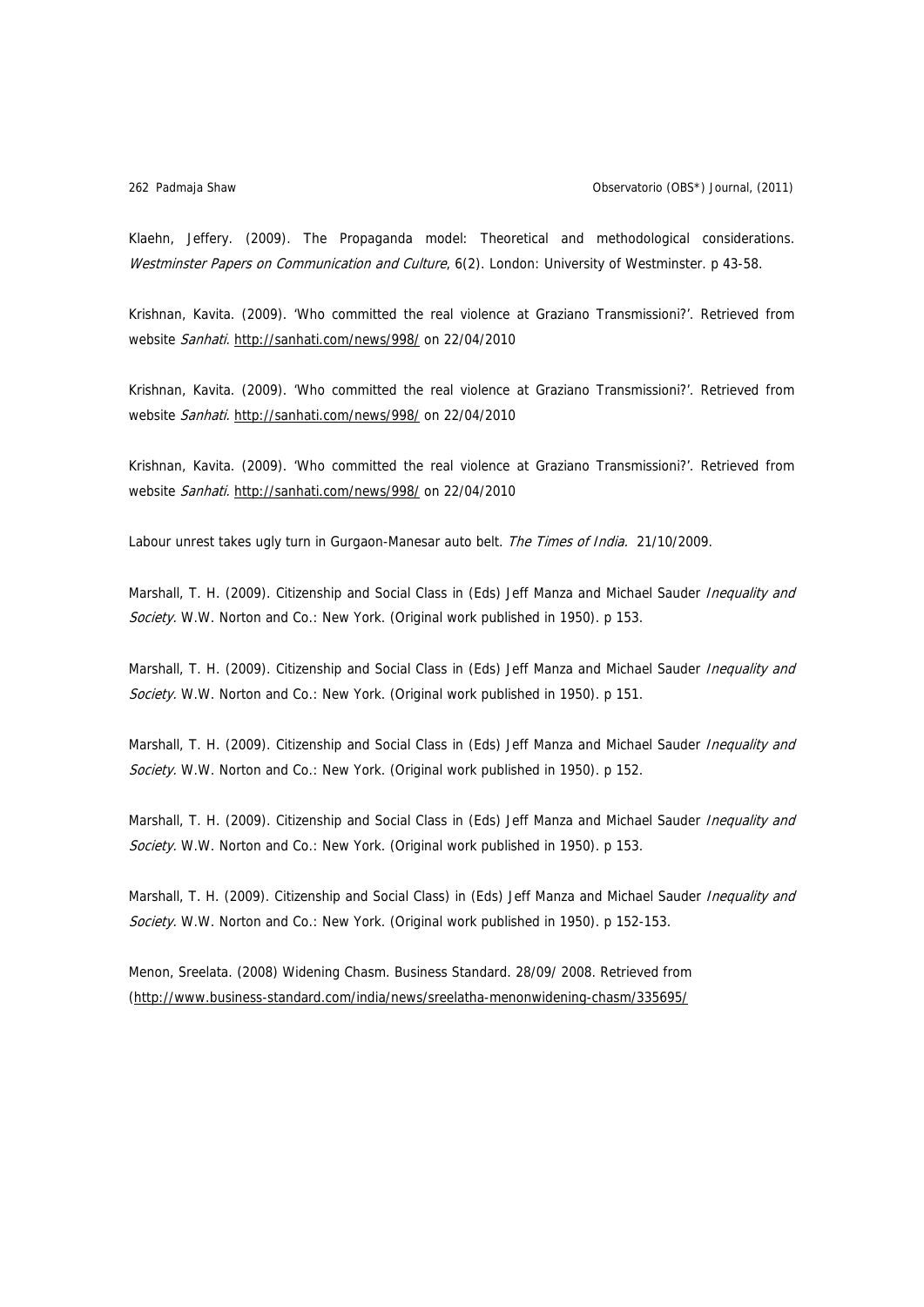Observatorio (OBS\*) Journal, (2011) Padmaja Shaw 263

Mitta, Manoj. (2008). The Untold Story About Noida CEO's Murder. The Times of India. 6/10/2008. Retrieved from <http://timesofindia.indiatimes.com/articleshow/3563032.cms>

Moorhouse, H. F. (1973). The Political Incorporation of the British Working Class: An Interpretation. Sociology, 7(3), p 341-359.

Oscar Fernandes apologises for justifying CEO's murder. (2008). The Times of India. 24/09/2008. Retrieved from<http://timesofindia.indiatimes.com/articleshow/3521229.cms>

Outraged industry condemns CEO killing in G Noida. *Economic Times*. 23/09/2008. Retrieved from <http://economictimes.indiatimes.com/articleshow/3518182.cms>

Parenti, Michael. (1986). Inventing Reality: The Politics of the Mass Media. New York: St. Martin's Press. p 84-85.

Puette, William. (1992). Through jaundiced eyes: How the media view organised labor. NY: ILR Press. p 71.

Ram, N. (1995). An Independent Press and Anti-hunger Strategies: The Indian Experience. In Sen, A. & Drèze, J. H. (1995) The Political Economy of Hunger, Oxford, Clarendon Press 1995.

Sacked employees lynch CEO in office premises. (2008). CNN IBN. 22/09/2008. Retrieved from <http://ibnlive.in.com/news/ceo-beaten-to-death-by-dismissed-employees-in-up/74075-3.html> on 22/04/2010

Sen, A. (2009). The Idea of justice. UK: Allen Lane. p 324.

Sen, A. (2009). The Idea of justice. UK: Allen Lane. p 327

Sen, A. (2009). The Idea of justice. UK: Allen Lane. p 335-336

Sen, A. (2009). The Idea of justice. UK: Allen Lane. p 336.

Sen, Amartya & Dreze, J. H. (1995). The Political Economy of Hunger, Oxford, Clarendon Press.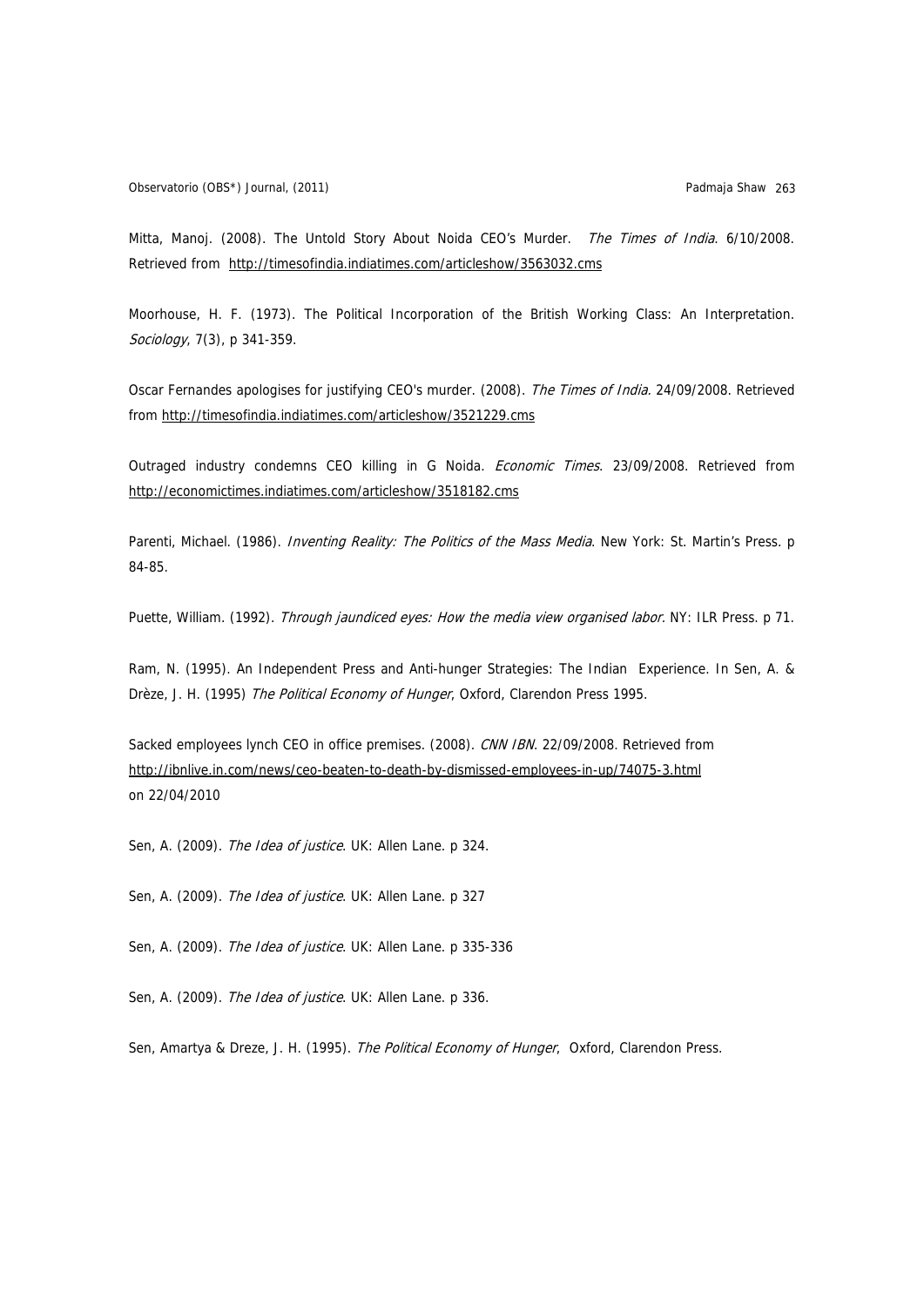Shapiro, Ian. (2003). The State of Democratic Theory. N.J.: Princeton University Press. p 2-3.

Shapiro, Ian. (2003). The State of Democratic Theory. N.J.: Princeton University Press. p 10.

Struck down by strikes. (2009). Hindustan Times. 20/10/2009. Retrieved from <http://www.hindustantimes.com/News-Feed/edits/Struck-down-by-strikes/Article1-467315.aspx>

Thompson, Peter. (2009). Market manipulation?: Applying the propaganda model to financial media reporting. Westminster Papers on Communication and Culture, 6(2). London: University of Westminster. p 82.

Thompson, Peter. (2009). Market manipulation?: Applying the propaganda model to financial media reporting. Westminster Papers on Communication and Culture, 6(2). London: University of Westminster. p 79.

Thompson, Peter. (2009). Market manipulation?: Applying the propaganda model to financial media reporting. Westminster Papers on Communication and Culture, 6(2). London: University of Westminster. p79.

Thompson, Peter. (2009). Market manipulation?: Applying the propaganda model to financial media reporting. Westminster Papers on Communication and Culture, 6(2). London: University of Westminster. p 82.

Tripathy, SN. (2008). SEZs and Labour Administration. Labour File, 6 (4-5). Special Issue: Special Economic Zones: Their Impact on Labour). Retrieved from [http://www.labourfile.org](http://www.labourfile.org/). on 12/08/2009.

Wallerstein, Immanuel. (2010). Citizens All? Citizens Some! The Making of the Citizen. Fernand Braudel Center, Birminghamton University,UK. p 10. Retrieved from [http://fbc.binghamton.edu](http://fbc.binghamton.edu/) on 13 Feb 2010

Wallerstein, Immanuel. (2010). Citizens All? Citizens Some! The Making of the Citizen. Fernand Braudel Center, Birminghamton University, UK. p 12. Retrieved from [http://fbc.binghamton.edu](http://fbc.binghamton.edu/) on 13 Feb 2010